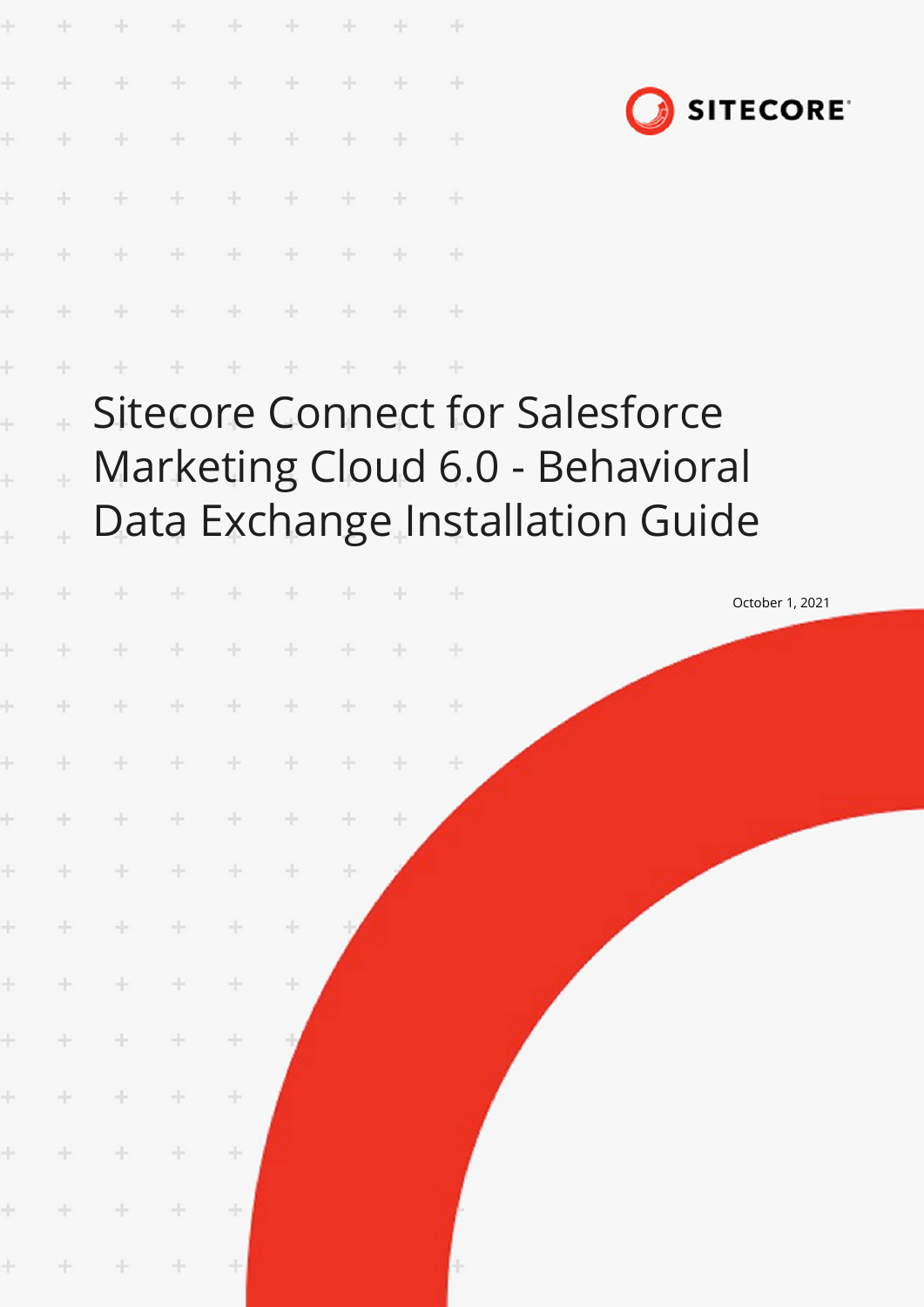

# **Table of Contents**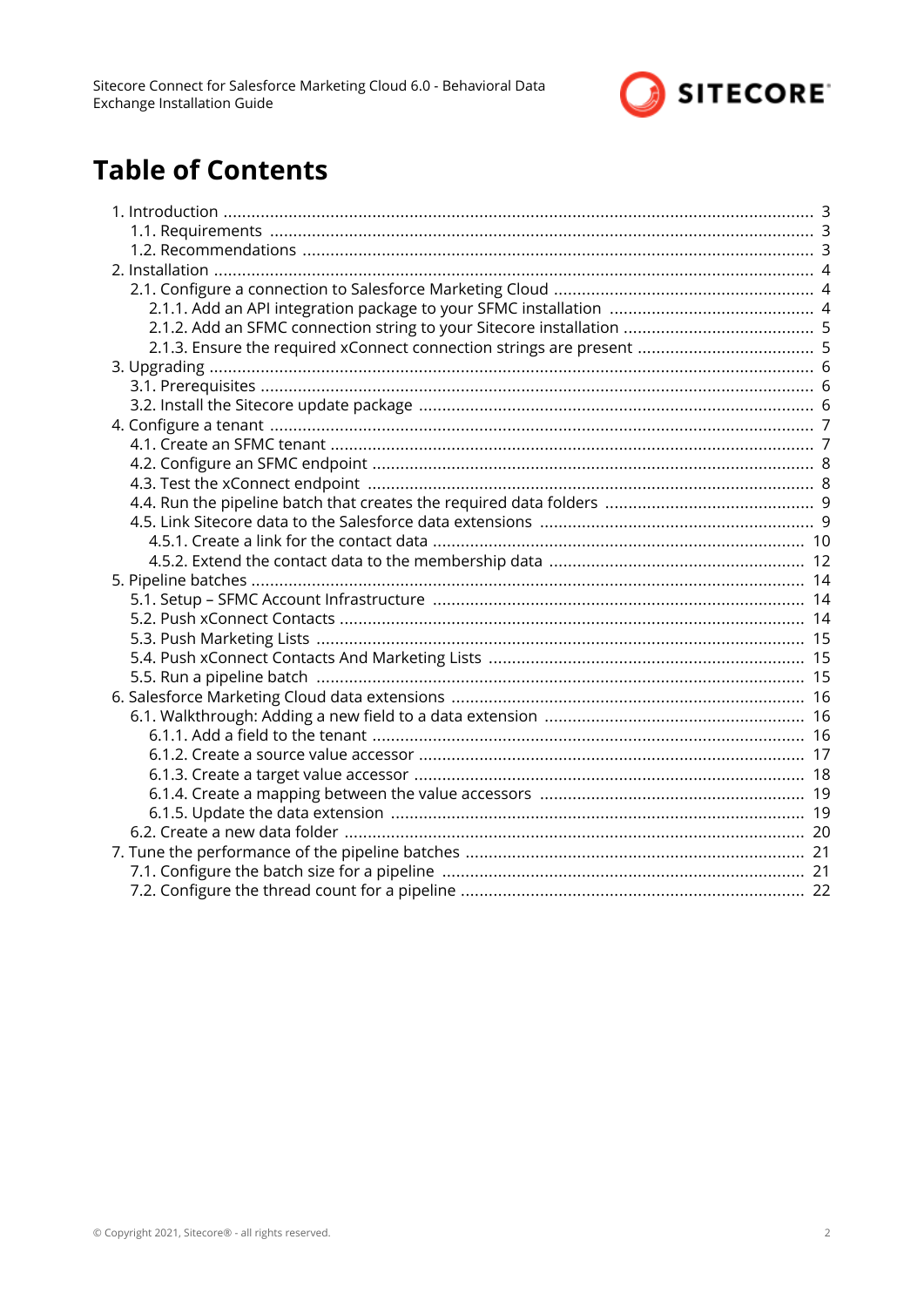

# <span id="page-2-0"></span>**1. Introduction**

You use Sitecore Connect for Salesforce Marketing Cloud - Behavioral Data Exchange to push selected Sitecore contact data and marketing list data to corresponding data structures in Salesforce Marketing Cloud (SFMC). The connector only synchronizes data from Sitecore to SFMC. Changes in SFMC are not updated in Sitecore.

This guide describes how to install and configure the connector.

## **1.1. Requirements**

The following packages need to be installed in sequence before you install Sitecore Connect for Salesforce Marketing Cloud - Behavioral Data Exchange 6.0:

- Sitecore Experience Platform 10.1.
- Data Exchange Framework 6.0 or higher.
- An SFMC account where you can create an installed package with appropriate access rights.

### **NOTE**

SFMC connectors do not support running via [Remote SDK](https://doc.sitecore.com/developers/def/v1.4/remote-sdk/index.html).

## **1.2. Recommendations**

To avoid issues when synchronizing data from Sitecore to SFMC, follow these recommendations:

- Make sure that each contact list has a unique name in Sitecore. It's possible to have two contact lists with the same name in Sitecore, but SFMC does not allow you to have two data extensions with the same name.
- Make sure that the names of contact lists in Sitecore contain at least one alphanumeric character.

Sitecore allows you to use contact list names that only contain numeric characters, but it's not possible to have data extension names in SFMC that only consist of numeric characters.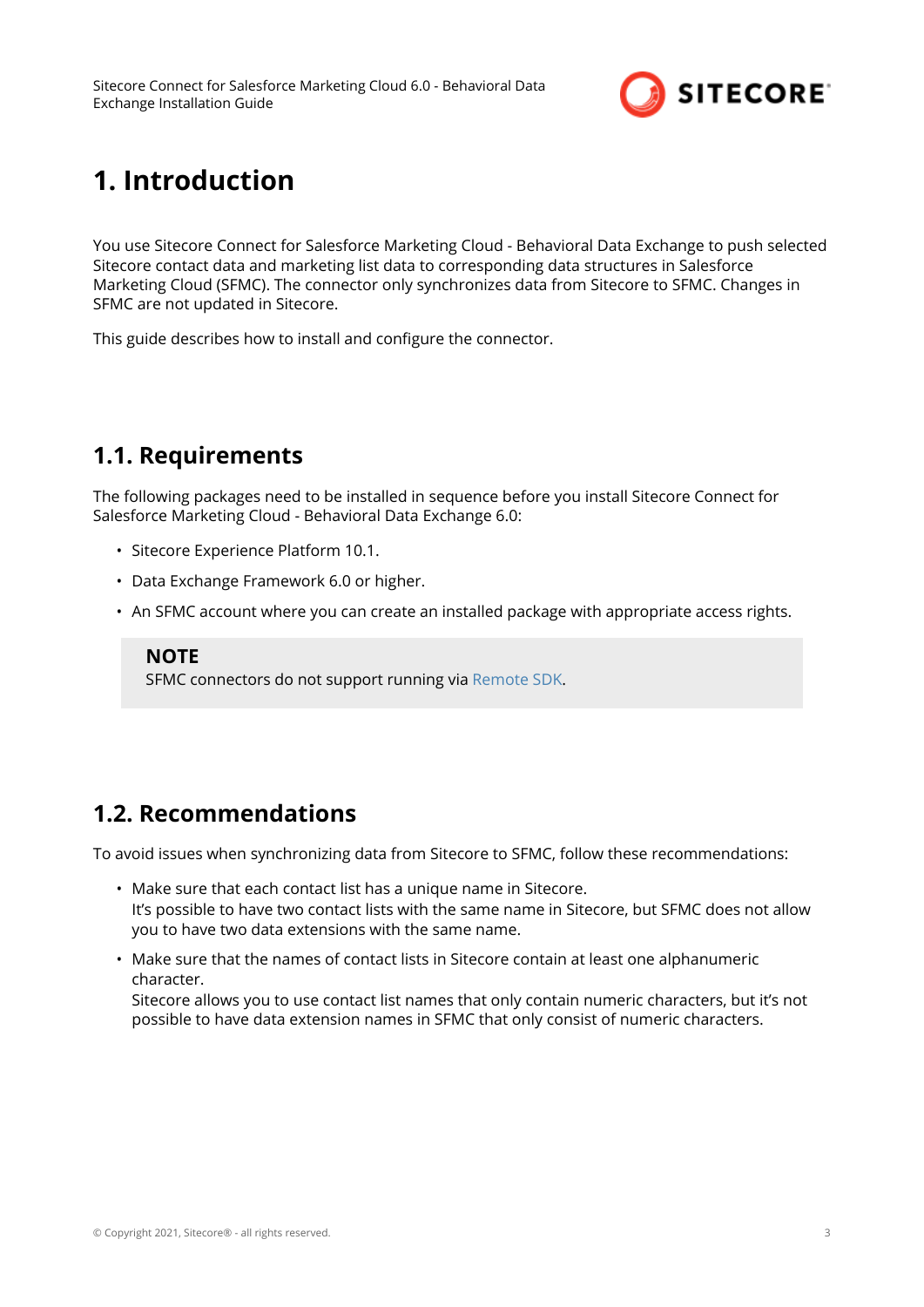

# <span id="page-3-0"></span>**2. Installation**

To install Sitecore Connect for Salesforce Marketing Cloud - Behavioral Data Exchange (SFMC-BDE):

- 1. Download the [Sitecore Connect for Salesforce Marketing Cloud Behavioral Data Exchange](https://dev.sitecore.net/) package.
- 2. On the Sitecore Launchpad, click **Control Panel**.
- 3. In the Control Panel, in the **Administration** section, click **Install a package** to open the **Installation Wizard**.
- 4. Click **Upload package** and follow the steps to upload the module package to Sitecore.
- 5. Click **Next** and follow the steps to install the package.
- 6. Before you close the wizard, select **Restart the Sitecore Client**.

To check that you have installed SFMC-BDE successfully:

- 1. In the Content Editor, go to /sitecore/system/Data Exchange.
- 2. Check that the **Connect for SFMC Tenant** insert option is present.

### **2.1. Configure a connection to Salesforce Marketing Cloud**

To configure a connection between xConnect and Salesforce Marketing Cloud (SFMC), do the following:

- Add an API integration package to your SFMC installation.
- Add an SFMC connection string to your Sitecore installation.
- Ensure the required xConnect connection strings are present.

### **2.1.1. Add an API integration package to your SFMC installation**

To add an API integration package to your SFMC installation:

- 1. Open your Marketing Cloud site.
- 2. In top right corner, click your account, then click **Setup**.
- 3. In the left navigation bar, in the **Platform Tools** section, click **Apps**, then click **Installed Packages**.
- 4. In top right corner, click **New**. In the **New Package Details** window, in the **Name** field, enter a name for your package. You can name it anything, for example, *sitecore-def*.
- 5. Click **Add Component**, and select **API Integration**. Click **Next**.
- 6. Select the **Server-to-Server** integration type, and then click **Next**.
- 7. Add the required rights for your connection. xConnect to SFMC integrations require the following rights: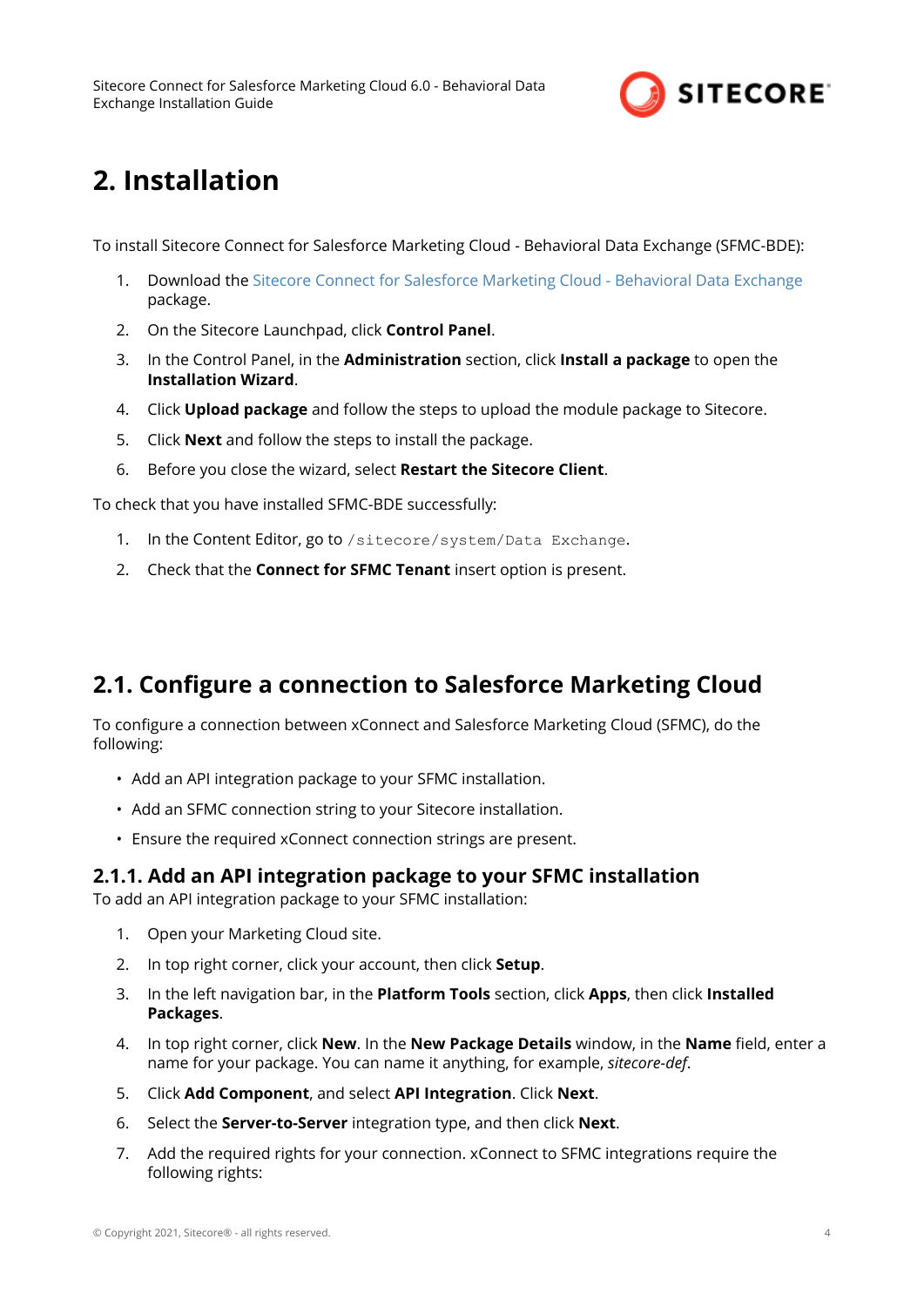

<span id="page-4-0"></span>

| <b>DATA</b> | Data Extensions | $\cdot$ Read |
|-------------|-----------------|--------------|
|             |                 | • Write      |

8. Click **Ok**.

### **2.1.2. Add an SFMC connection string to your Sitecore installation**

To add an SFMC connection string to your Sitecore installation:

- 1. In the Components area of the component you created, make a note of the following values:
	- *Client Id*
	- *Client Secret*
	- *Authentication Base URI*
	- *REST Base URI*
	- *SOAP Base URI*
- 2. Use the values to construct a connection string with this format:

```
<add name="sfmc" connectionString="client id=Client Id;client secret=Client Secret;auth 
endpoint=Authentication Base URI;rest endpoint=REST Base URI;soap endpoint=SOAP Base 
URI" />
```
3. Add the connection string to the App\_config\connectionstrings.config file on your Sitecore instance.

### **2.1.3. Ensure the required xConnect connection strings are present**

In the App\_config\connectionstrings.config file on your Sitecore instance, check that the following connection strings are present:

- xconnect.collection
- xconnect.collection.certificate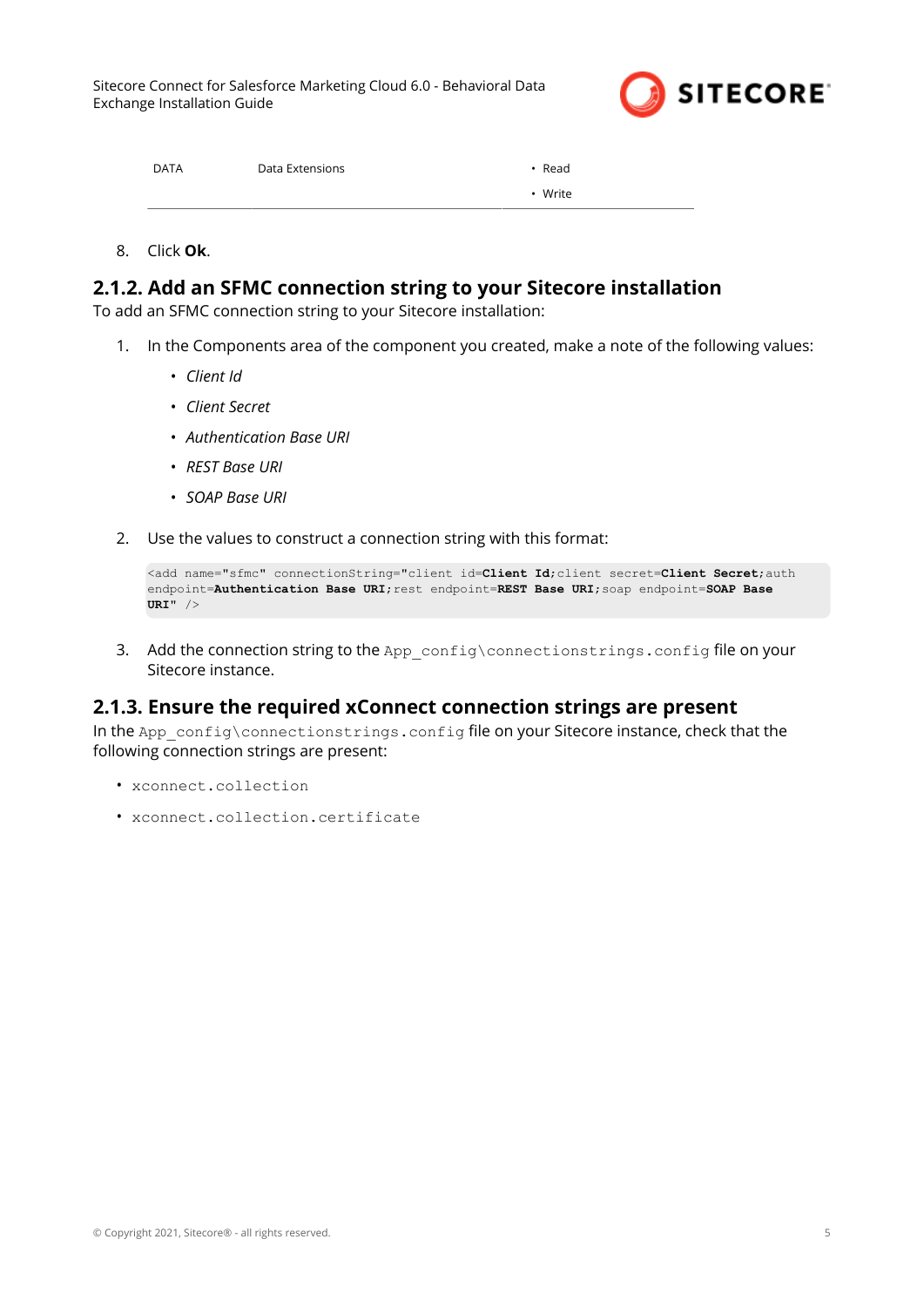

# <span id="page-5-0"></span>**3. Upgrading**

This section describes how to upgrade from Sitecore Connect for Salesforce Marketing Cloud - Behavioral Data Exchange (SFMC-BDE) 5.0 to 6.0.

## **3.1. Prerequisites**

Before you upgrade SFMC-BDE, you must have the following:

- Sitecore Experience Platform 10.1.
- SFMC-BDE 5.0.
- Sitecore Data Exchange Framework (DEF) 6.0 or higher. If you have a previous version installed, you must upgrade it to 6.0 before upgrading SFMC-BDE.

## **3.2. Install the Sitecore update package**

To upgrade SFMC-BDE:

• [download](https://dev.sitecore.net/downloads) and install the Sitecore Connect for Salesforce Marketing Cloud 6.0 update package.

### **NOTE**

If you have created tenants in a previous version of the connector, the tenants will work as usual after the upgrade. You do not need to upgrade them.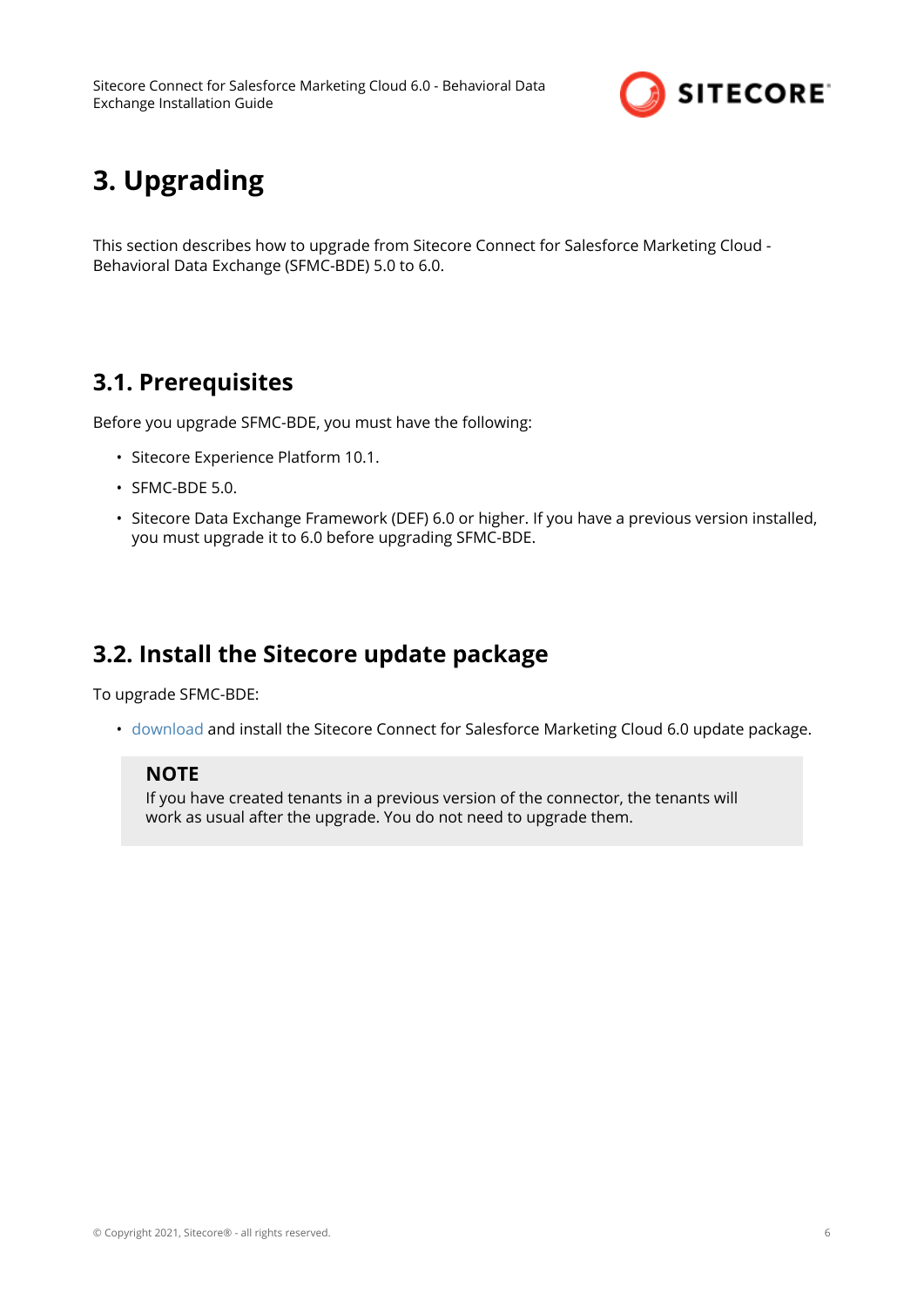

# <span id="page-6-0"></span>**4. Configure a tenant**

To set up a tenant to synchronize data to Salesforce Marketing Cloud (SFMC), do the following:

- Create an SFMC tenant.
- Configure an SFMC endpoint for the tenant.
- Test the xConnect endpoint for the tenant.
- Run the pipeline batch that creates the required data folders.

## **4.1. Create an SFMC tenant**

To create an SFMC tenant:

- 1. In the Sitecore Launchpad, open the **Content Editor**.
- 2. Go to /sitecore/system/Data Exchange and right-click on **Data Exchange**.
- 3. In the **Insert** menu, click **Connect for SFMC Tenant**.



4. Go to /sitecore/system/Data Exchange/<tenant name>. On the **Content** tab, in the **Administration** section, click **Enabled**.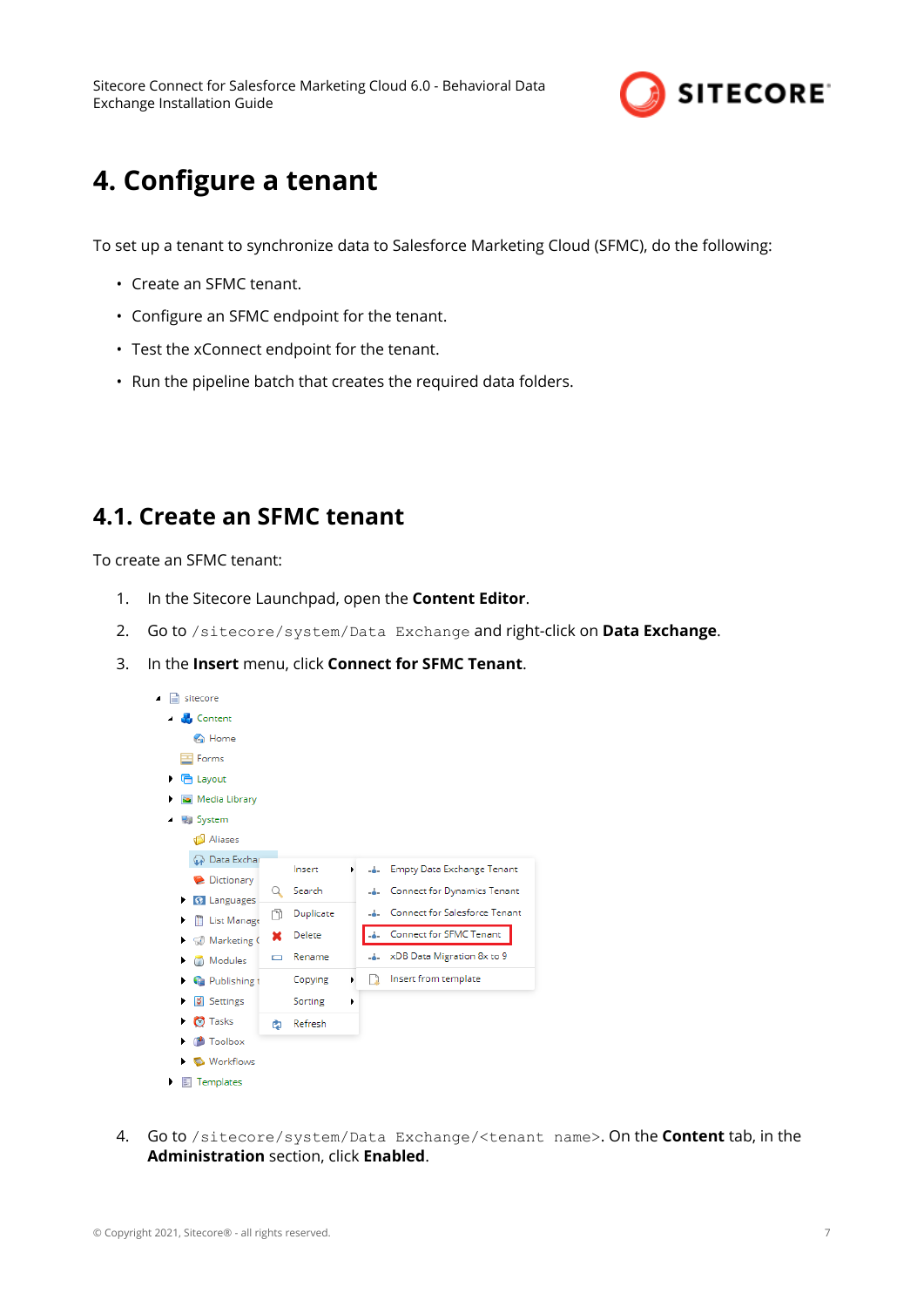

<span id="page-7-0"></span>

| 4 @ Data Exchange<br>4  Connect for SFMC Tenant Branch<br>▶ X Data Access<br>$\blacktriangleright$ $\bigcirc$ Endpoints<br>▶ 翌 Pipeline Batches<br>$\blacktriangleright$ $\varnothing$ Pipelines | Item path:<br>Template:<br><b>Created from:</b><br>Item owner: | /sitecore/system/Data Exchange/Connect for SFMC Tenant Branch<br>/sitecore/templates/Data Exchange/Framework/Tenants/Data Exchange Tenant - (327A381B-59F8-4E88-B331-BEBC7BD87E4E)<br>Connect for SFMC Tenant Branch, en, 1 - {30FCEBA1-F89C-4419-81AC-7C91CA2E55A9}<br>sitecare\Anonymous |
|--------------------------------------------------------------------------------------------------------------------------------------------------------------------------------------------------|----------------------------------------------------------------|--------------------------------------------------------------------------------------------------------------------------------------------------------------------------------------------------------------------------------------------------------------------------------------------|
| $\blacktriangleright$ $\boxplus$ Tenant Settings                                                                                                                                                 | <b>Administration</b>                                          |                                                                                                                                                                                                                                                                                            |
| $\triangleright$ $\bigcirc$ Value Mapping Sets<br><b>Dictionary</b><br><b>6</b> Languages                                                                                                        | Enabled [shared]                                               |                                                                                                                                                                                                                                                                                            |

5. Save the item.

## **4.2. Configure an SFMC endpoint**

To configure an SFMC endpoint for the tenant:

- 1. In the **Content Editor**, go to <tenant name>/Endpoints/Providers/SFMC/SFMC Endpoint.
- 2. In the **Connection String Name** field, enter the name of the SFMC connection string you created, for example, *sfmc*.

| 4 & Data Exchange                                    | Item path:                       | /sitecore/system/Data Exchange/Connect for SFMC Tenant Branch/Endpoints/Providers/SFMC/SFMC Endpoint              |
|------------------------------------------------------|----------------------------------|-------------------------------------------------------------------------------------------------------------------|
| 4 - Connect for SFMC Tenant Branch                   | Template:                        | /sitecore/templates/Data Exchange/Providers/SFMC/Endpoints/SFMC Endpoint - {85A92DB6-472D-4D5F-8AEB-53E314C48DD9} |
| Data Access                                          |                                  |                                                                                                                   |
| $\blacktriangle$ $\bigcirc$ Endpoints                | <b>Created from:</b>             | Connect for SFMC Tenant Branch, en. 1 - (30FCEBA1-F89C-4419-81AC-7C91CA2E55A9)                                    |
| Common                                               | Item owner:                      | sitecore\Anonymous                                                                                                |
| <b>A Providers</b>                                   |                                  |                                                                                                                   |
| $\blacksquare$ SFMC                                  | <b>Settings</b>                  |                                                                                                                   |
| △ SFMC Endpoint                                      |                                  |                                                                                                                   |
| $\blacktriangleright$ $\blacktriangleright$ xConnect | Connection String Name [shared]: |                                                                                                                   |
| ▶ $\overline{27}$ Pipeline Batches                   | sfmc                             |                                                                                                                   |
| $\blacktriangleright$ $\varnothing$ Pipelines        |                                  |                                                                                                                   |
| $\blacktriangleright$ $\equiv$ Tenant Settings       |                                  |                                                                                                                   |
| $\blacktriangleright$ $\bigcirc$ Value Mapping Sets  | <b>Troubleshooting</b>           |                                                                                                                   |
|                                                      |                                  |                                                                                                                   |

- 3. Save the item.
- 4. Verify that the connection was successfully established: in the menu ribbon, on the **Data Exchange** tab, click **Run Troubleshooter**.

#### **NOTE**

If you do not see the **Data Exchange** tab, right click on the top menu and click **Data Exchange**.

### **4.3. Test the xConnect endpoint**

To test the xConnect endpoint for the tenant:

1. Go to <tenant name>/Endpoints/Providers/xConnect/xConnect Client Endpoint. Verify that the connection string names are set correctly: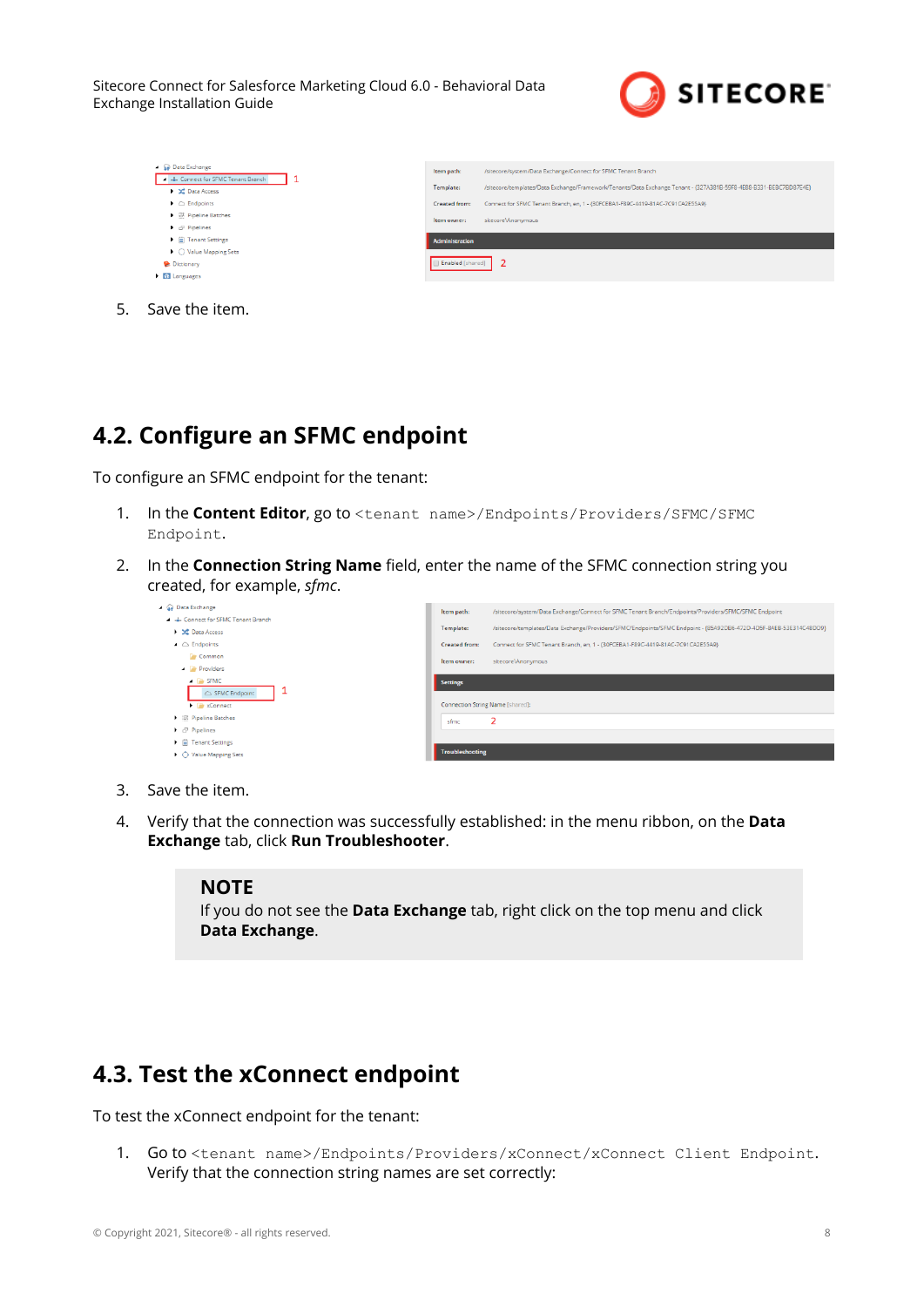

<span id="page-8-0"></span>

| ▲ A Data Exchange                                   | <b>Collection Service</b>                                                 |
|-----------------------------------------------------|---------------------------------------------------------------------------|
| 4 - Connect for SFMC Tenant Branch                  |                                                                           |
| ▶ X Data Access                                     | Use Collection Service Settings For All Services [shared, standard value] |
| $\blacktriangle$ $\triangle$ Endpoints              |                                                                           |
| <b>Common</b>                                       | Collection Model [shared]:                                                |
| <b>A Providers</b>                                  |                                                                           |
| $\blacktriangleright$ $\blacktriangleright$ SFMC    | Collection Models/Default/Default Collection Model                        |
| 4 xConnect                                          |                                                                           |
| △ xConnect Client Endpoint                          | Collection Service Connection String Name [shared]:                       |
| ▶ i Pipeline Batches                                | xconnect.collection                                                       |
| $\blacktriangleright$ $\oplus$ Pipelines            |                                                                           |
| $\blacktriangleright$ $\equiv$ Tenant Settings      | Collection Service Certificate Connection String Name [shared]:           |
| $\blacktriangleright$ $\bigcirc$ Value Mapping Sets | xconnect.collection.certificate                                           |
| <b>Dictionary</b>                                   |                                                                           |
| $\triangleright$ <b>S</b> Languages                 | Collection Service Credentials Connection String Name [shared]:           |
| $\blacktriangleright$   List Manager                |                                                                           |
| Marketing Control Panel                             |                                                                           |

2. Verify that the connection was successfully established: in the ribbon menu, on the **Data Exchange** tab, click **Run Troubleshooter**.

### **4.4. Run the pipeline batch that creates the required data folders**

By default, the tenant you have created has four predefined pipeline batches. The first pipeline batch is called Setup - SFMC Account Infrastructure. Before you use any other pipeline batches, you must run this pipeline batch once, in order to create the required folder infrastructure in your SFMC account.

To run the pipeline batch:

- 1. Go to <Tenant name>/Pipeline Batches.
- 2. Select the pipeline batch that you need to run.
- 3. On the **Data Exchange** tab, click **Run Pipeline Batch**.

#### **NOTE**

The folder infrastructure is defined in <tenant name>/Tenant Settings/ Providers/SFMC/Object Definitions/Data Folders.

## **4.5. Link Sitecore data to the Salesforce data extensions**

To use the Sitecore data in Salesforce Marketing Cloud (SFMC) for marketing purposes, you need to link the Sitecore data to the data extensions in Salesforce.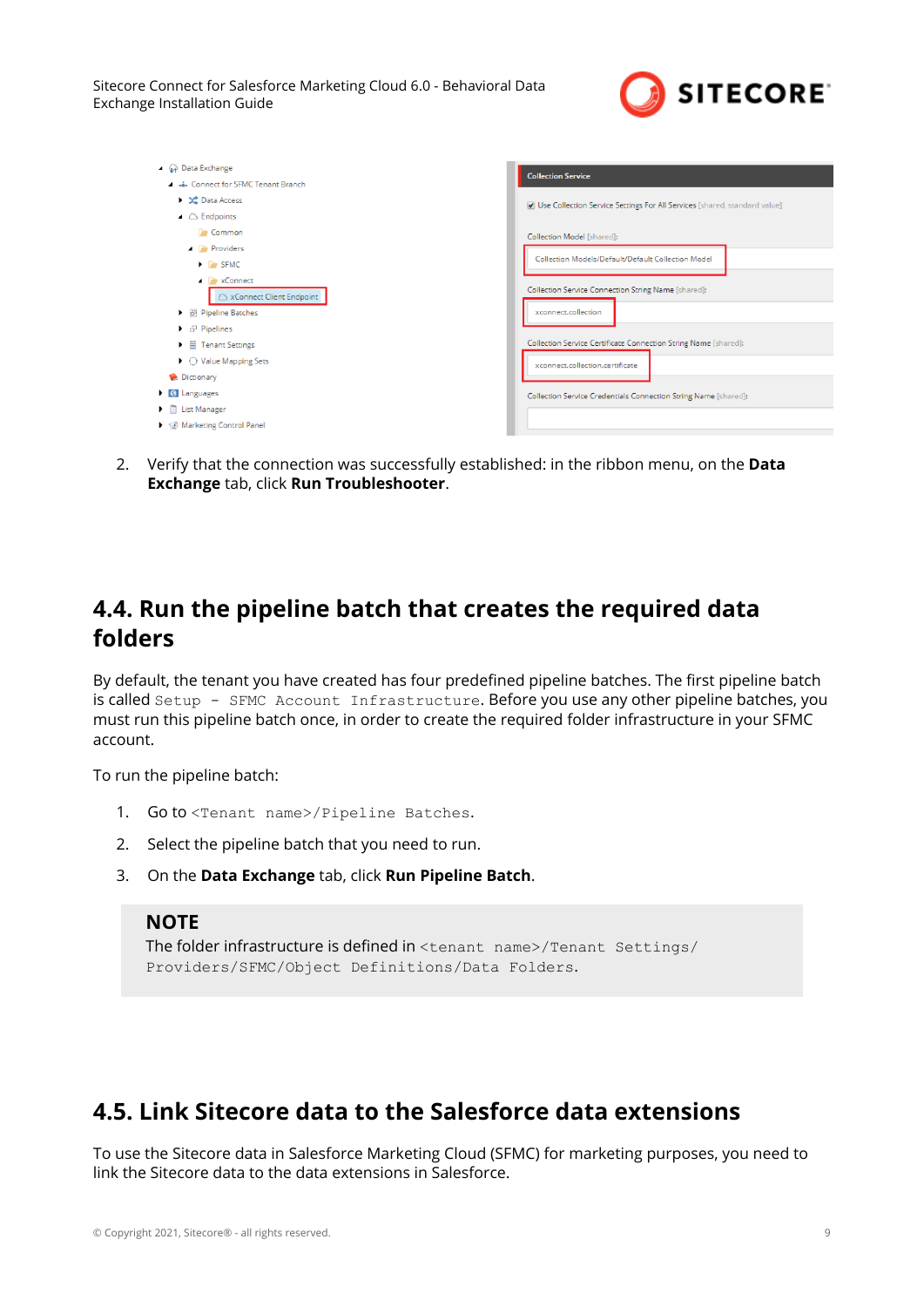

### <span id="page-9-0"></span>**IMPORTANT**

Before you do this, you must run the pipeline batches  $Setup - SFMC$  Account Infrastructure, Push xConnect Contacts, and Push Marketing Lists once. These pipeline batches install the necessary folders in SFMC and push contact and marketing data from Sitecore to SFMC.

To link the contacts, you must create a primary/foreign key relationship in SFMC by doing the following:

- Create a link for the contact data.
- Extend the contact data to the membership data.

### **4.5.1. Create a link for the contact data**

To create a link for the contact data from xDB in SFMC:

- 1. Open your SFMC site.
- 2. In the top navigation bar, click **Audience Builder**, then click **Contact Builder**.



3. In the **Data Designer** tab, create an attribute group for Sitecore. Give it a name, for example, *Sitecore*.

### **NOTE**

You should only have one *Sitecore* attribute group. If you have previously created a *Sitecore* attribute group, use that group instead of creating a new group.

- 4. Click the *Sitecore* attribute group. Click **Link Data Extension**.
- 5. In the new window, go to /Data Extensions/Sitecore and click the *xDB Contact* data extension.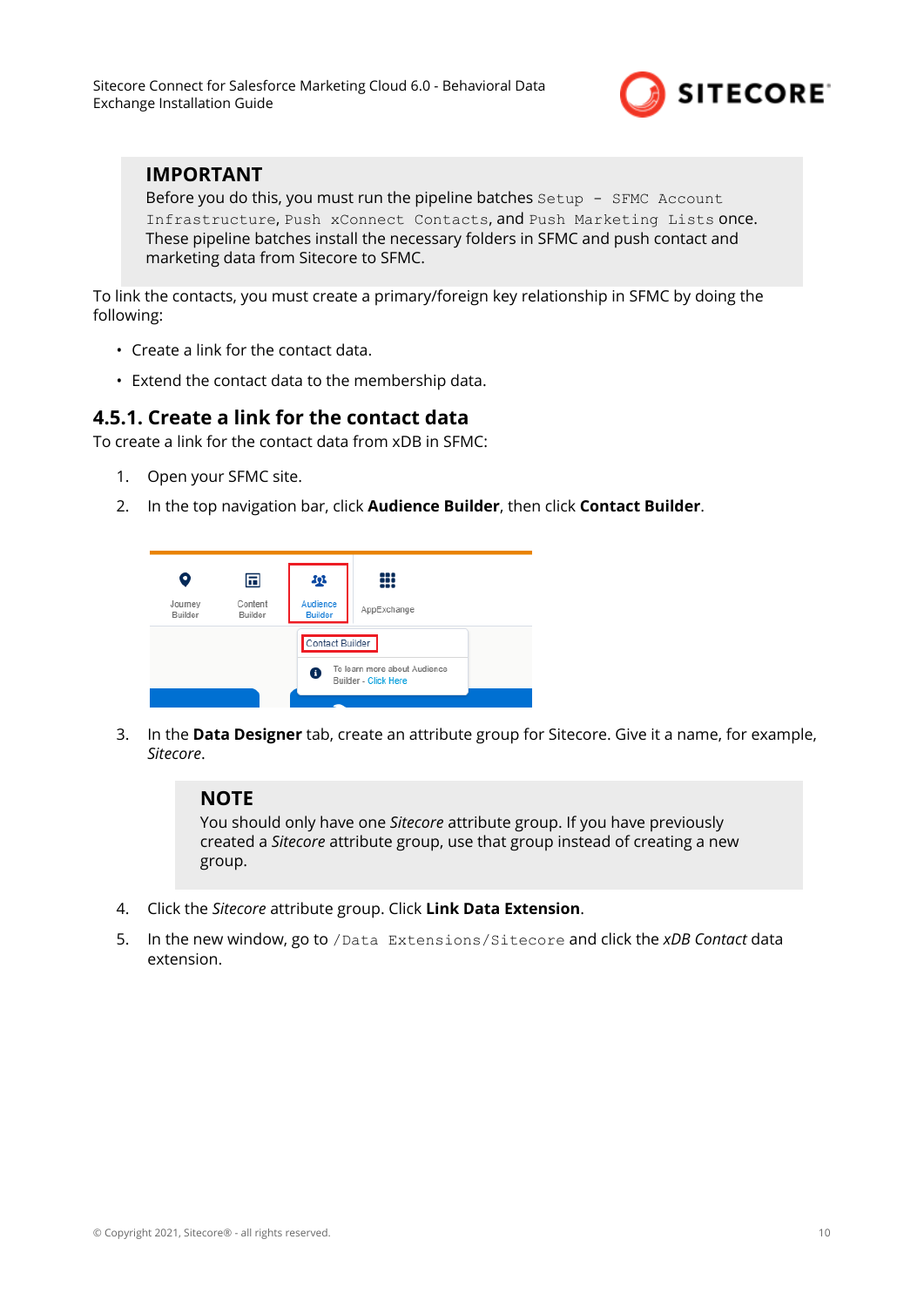

| Link Data Extension             | $\times$                                                   |
|---------------------------------|------------------------------------------------------------|
| Customer Data                   |                                                            |
| SYSTEM GENERATED                | ∸<br>Data Extensions<br>$\bullet$                          |
| ę.<br>Contact Key<br>ABC        | Live Image<br>$\,>$                                        |
| Email Address<br>$\circledcirc$ | Postman Folder<br>$\rightarrow$                            |
| Mobile Address<br><b>ABC</b>    | Do Not Delete Me Please<br>$\rightarrow$<br>Sitecore       |
| Push Device<br>ABC              | $\triangleright$ $\square$ Email<br>$\geq$ $\Box$ Journeys |
| Push Application<br>ABC         | » xDB Contact<br>Sitecore-Performance<br>$\rightarrow$     |
| LINE<br>ABC                     | Shared Items<br>$\rightarrow$                              |
|                                 |                                                            |
|                                 | ▼                                                          |

6. Create a link from *Customer Data* to *xDB Contact*. For example, you can link the Contact Key attribute from *Customer Data* to the contactKey attribute from *xDB Contact*. Make the link a one-to-one link by clicking **One** in the drop-down box on the right side.

| Link Data Extension |          |              |            |
|---------------------|----------|--------------|------------|
| Customer Data       |          | xDB Contact  | One        |
| <b>OFNEDATED</b>    |          | OTHER        |            |
| Contact Key         | Ÿ<br>ABC | addressLine1 | <b>ABC</b> |
| Email Address       | @        | addressLine2 | ABC        |
| Mobile Address      | ABC      | addressLine3 | ABC        |
| Push Device         | ABC      | addressLine4 | ABC        |
| Push Application    | ABC      | city         | ABC        |
| LINE                | ABC      | contactKey   | Ÿ<br>ABC   |
|                     |          | countryCode  | ABC        |
|                     |          |              | ▼          |
| Cancel              |          |              | Save       |

7. Click **Save**.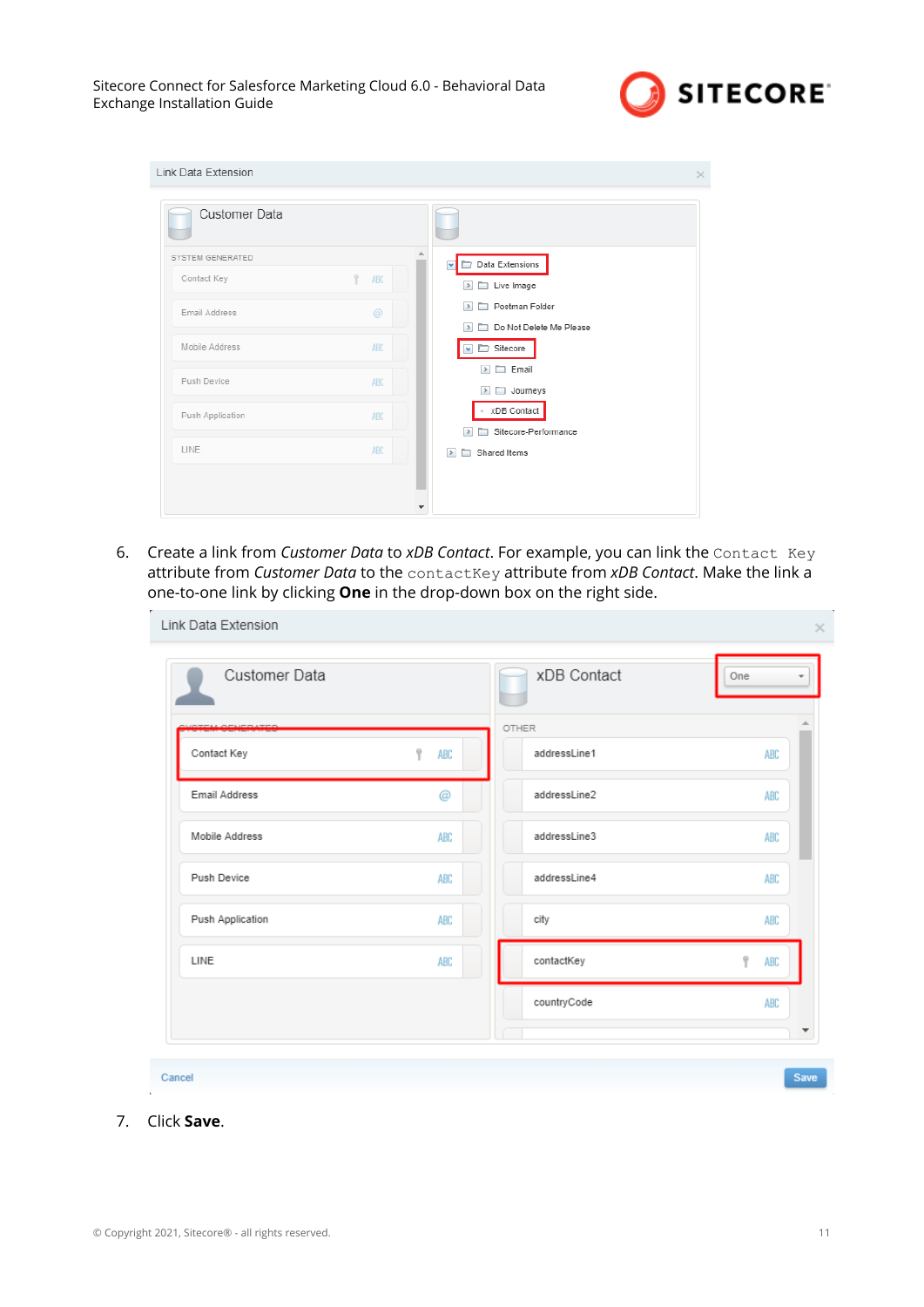

### <span id="page-11-0"></span>**4.5.2. Extend the contact data to the membership data**

To extend the contact data from Sitecore to the marketing lists:

- 1. In SFMC, open the Sitecore attribute group.
- 2. On the **Contacts** link definition, on the **xDB Contact** table, click the **Extend** icon to add an extension.

| <b>Data Designer</b>                          |                                                    |   |
|-----------------------------------------------|----------------------------------------------------|---|
| <b>Sitecore</b><br>$\mathbf{2}$ .             |                                                    |   |
| 西<br><b>ALC</b> Contacts                      |                                                    |   |
| <b>ABC Contact Key</b>                        | xDB Contact                                        | R |
| 1 attribute sets linked<br>0 attributes total | <b>DATA STORAGE</b><br>Data Extension: XDB Contact |   |
|                                               | ABC addressLine1                                   |   |
|                                               | ABC addressLine2                                   |   |
|                                               | ABC addressLine3                                   |   |
|                                               | ABC addressLine4                                   |   |
|                                               | ABC city                                           |   |
|                                               | ABC contactKey                                     |   |
|                                               | APP countryCode                                    |   |

3. In the **Link Data Extension** dialogue, on the right side, go to /Data Extensions/Sitecore/ Journeys and select the *Audience Membership* extension.

| Link Data Extension |                          | $\times$                                                         |
|---------------------|--------------------------|------------------------------------------------------------------|
| xDB Contact         |                          |                                                                  |
| OTHER               |                          | Data Extensions<br>$\bullet$<br>G.                               |
| addressLine1        | ABC                      | Live Image<br>$\,$                                               |
| addressLine2        | <b>ABC</b>               | Postman Folder<br>$\geq$                                         |
|                     |                          | Sitecore<br>$\sim$                                               |
| addressLine3        | ABC                      | Email<br>$\,$                                                    |
| addressLine4        | ABC                      | Journeys<br>$\blacktriangledown$                                 |
|                     |                          | - Audience Definition                                            |
| city                | ABC                      | - Audience Membership<br>$\triangleright$ $\square$ Shared Items |
| contactKey          | Ÿ<br>ABC                 |                                                                  |
| countryCode         | <b>ABC</b>               |                                                                  |
|                     | $\overline{\phantom{a}}$ |                                                                  |
| Cancel              |                          | Save                                                             |

4. Create a link from *xDB Contact* to *Audience Membership*. For example, you can link the contactkey attribute from *xDB Contact* to the Contact Key attribute from *Audience Membership*. Make the link a one-to-many link by clicking **Many** in the drop-down box on the right side. Click **Save**.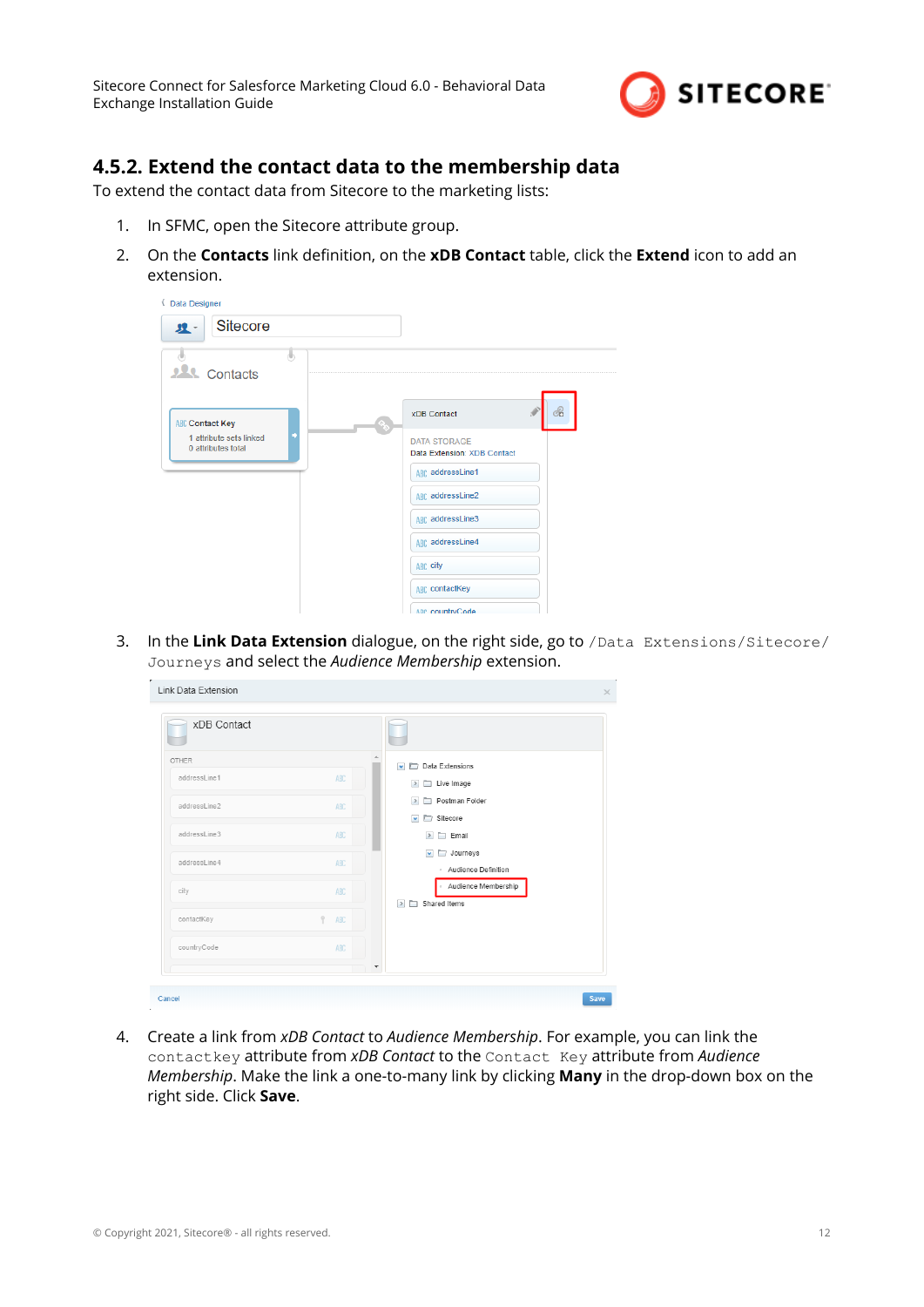

| xDB Contact  | One        | ۰ | Audience Membership<br>change | Many         |     |
|--------------|------------|---|-------------------------------|--------------|-----|
| OTHER        |            |   | <b>OTHER</b>                  |              |     |
| addressLine1 | ABC        |   | Contact Key                   | Ÿ            | ABC |
| addressLine2 | ABC        |   | Segment Id                    | $\mathbf{Q}$ | ABC |
| addressLine3 | <b>ABC</b> |   | lastSyncDate                  |              | .00 |
| addressLine4 | ABC        |   |                               |              |     |
| city         | ABC        |   |                               |              |     |
| contactKey   | ABC        |   |                               |              |     |
| countryCode  | ABC        |   |                               |              |     |

- 5. On the Audience membership table, click the **Extend** icon to add an extension.
- 6. In the **Link Data Extension** dialogue, on the right side, go to /Data Extensions/Sitecore/ Journeys and select the *Audience Definition* extension.
- 7. Create a link from *Audience Membership* to *Audience Definition*. For example, you can link the Segment Id attribute from *Audience Membership* to the Segment Id attribute from *Audience* Definition. Make the link a many-to-many link by clicking Many in the drop-down boxes on both sides. Click **Save**.

| Audience Membership | Many<br>٠            | Audience Definition<br>change | Many            |
|---------------------|----------------------|-------------------------------|-----------------|
| OTHER               |                      | <b>OTHER</b>                  |                 |
| Contact Key         | $\mathcal{P}$<br>ABC | Segment Id                    | Ÿ<br><b>ABC</b> |
| Segment Id          | Ÿ<br>ABC             | Segment Name                  | ABC             |
| lastSyncDate        | .00.                 | lastSyncDate                  | .00             |
|                     |                      |                               |                 |
|                     |                      |                               |                 |
|                     |                      |                               |                 |
|                     |                      |                               |                 |
|                     |                      |                               |                 |
|                     |                      |                               |                 |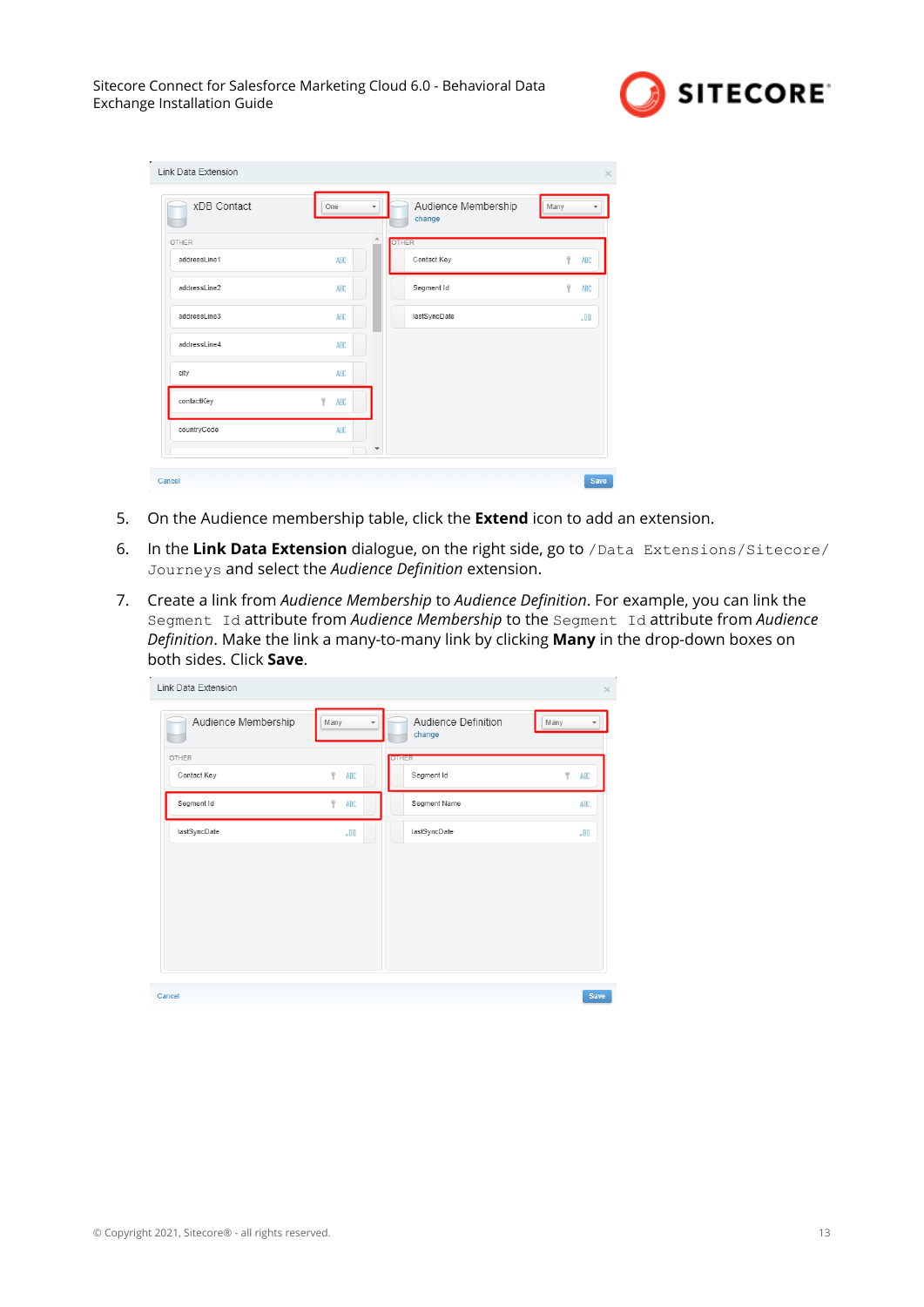

# <span id="page-13-0"></span>**5. Pipeline batches**

By default, the *Connect for SFMC* tenant includes four pipeline batches:

- Setup SFMC Account Infrastructure
- Push xConnect Contacts
- Push Marketing Lists
- Push xConnect Contacts And Marketing Lists

## **5.1. Setup – SFMC Account Infrastructure**

This pipeline batch creates the infrastructure needed on your Salesforce Marketing Cloud (SFMC) account. You must run this pipeline batch once before you can use the other pipeline batches. The pipeline batch uses the data folder definitions in <tenant name>/Tenant Settings/Providers/ SFMC/Object Definitions/Data Folders.

### **NOTE**

The Setup pipeline batch only creates the folders in SFMC. After the folders have been created, the pipeline batch does not update or change them, even if the data folder definitions change.

## **5.2. Push xConnect Contacts**

This pipeline batch pushes xConnect contacts to SFMC, where they are placed in /Data Extension/ Sitecore, in the data extension *xDB Contact*. By default, it includes these facets from the contact:

- Personal info
- Preferred email address
- Preferred phone number
- Preferred address
- Engagement measures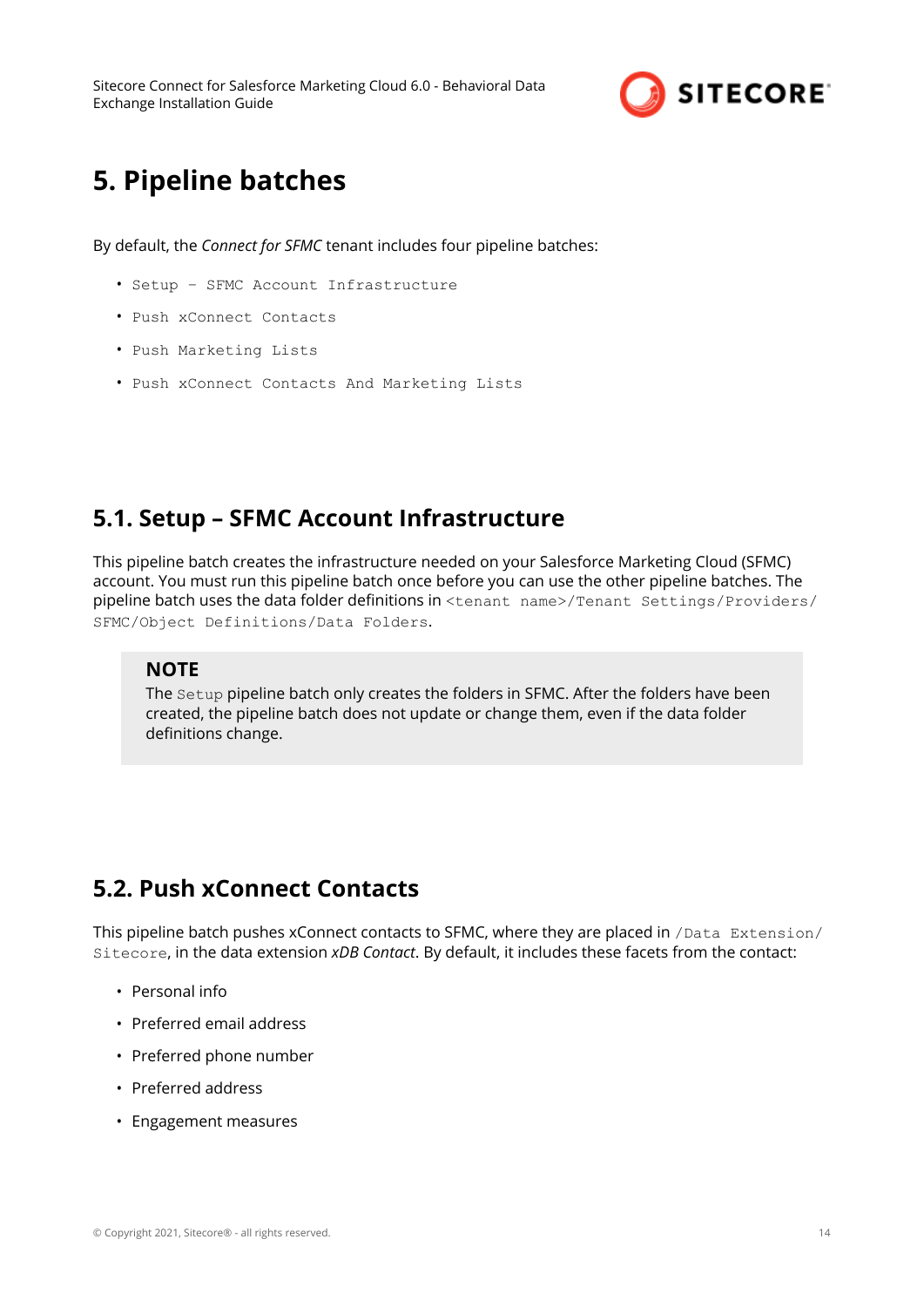

## <span id="page-14-0"></span>**5.3. Push Marketing Lists**

This pipeline batch pushes definitions and memberships for contact lists and segmented lists to SFMC. SFMC uses the data in two different applications, and each list is therefore pushed to two different targets. The following table shows where the data is stored.

| <b>SFMC Application</b> Pushed data |                  | Data extension in SFMC                                                                               |
|-------------------------------------|------------------|------------------------------------------------------------------------------------------------------|
| Journey Builder                     | List definitions | Audience Definitions, in / Data Extensions/Sitecore/<br>Journeys                                     |
| Journey Builder                     |                  | List memberships Audience Memberships, in / Data Extensions/Sitecore/<br>Journeys                    |
| Email Studio                        | List definitions | A separate data extension for each list, in /Data Extensions/<br>Sitecore/Email                      |
| Email Studio                        |                  | List memberships Contacts are stored in a flat format, in /Data Extensions/<br>Sitecore/xDB Contacts |

## **5.4. Push xConnect Contacts And Marketing Lists**

This pipeline batch runs the Push xConnect Contacts and Push Marketing Lists pipeline batches in sequence.

## **5.5. Run a pipeline batch**

To transfer data to Salesforce Marketing Cloud (SFMC), you must run the relevant pipeline batch. To run a pipeline batch:

- 1. Go to <tenant name>/Pipeline Batches. Select the pipeline batch you want to run.
- 2. In the menu ribbon, on the **Data Exchange** tab, click **Run Pipeline Batch**.

While the pipeline batch is running, you can click **Show Pipeline Batch Status Properties** to see the status of the pipeline batch. You can click **Stop Pipeline Batch** to stop the pipeline batch. If any data has been transferred before you stop the pipeline batch, it remains in SFMC. When you start the pipeline batch again, it updates the existing contacts and adds the new contacts.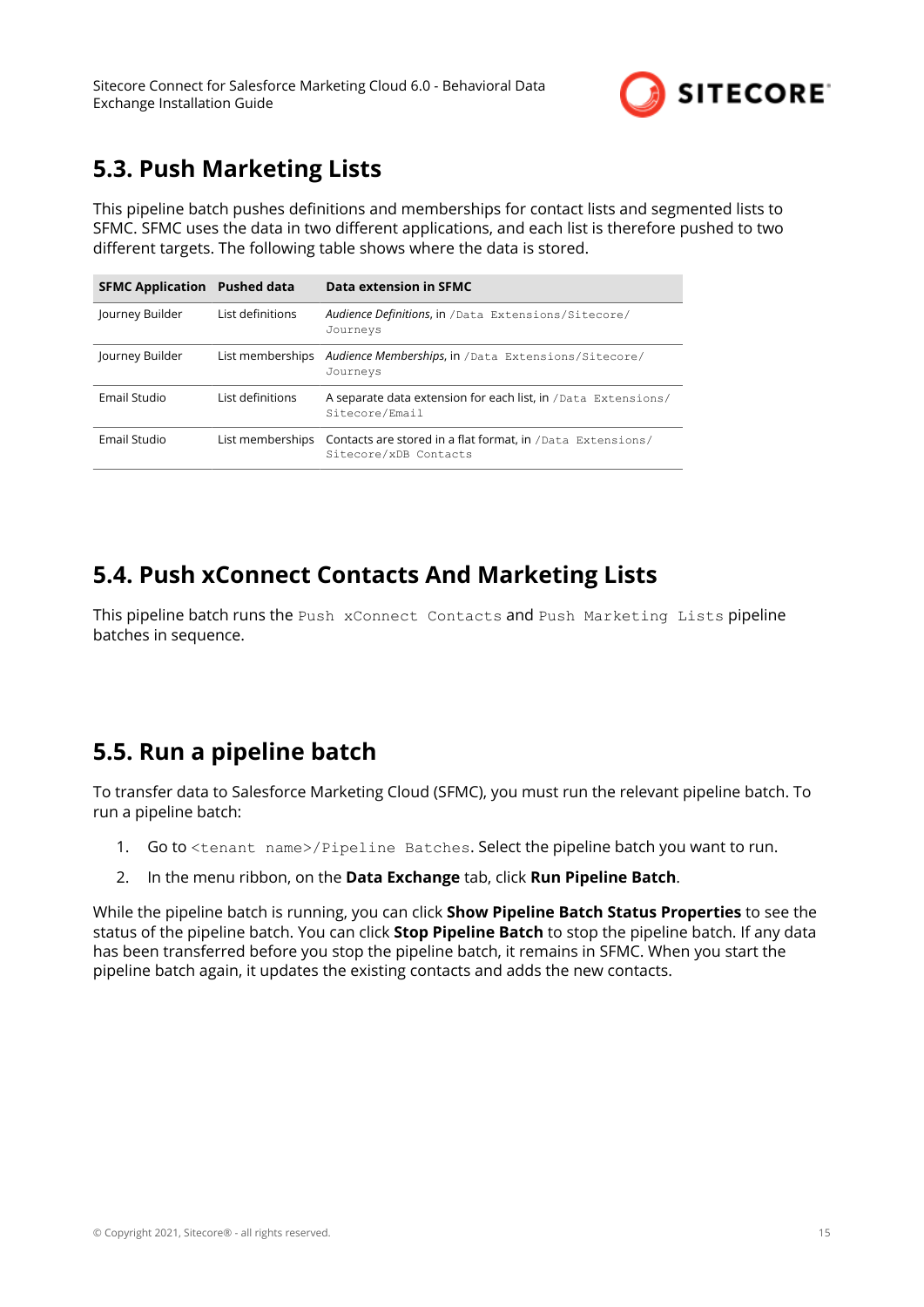

# <span id="page-15-0"></span>**6. Salesforce Marketing Cloud data extensions**

Salesforce Marketing Cloud (SFMC) uses data extensions to store information. Sitecore stores the definitions for the data extensions in the *Connect for SFMC* tenant, in Tenant Settings/Providers/ SFMC/Object Definitions.

By default, there are four data extension definitions in the folder:

- *Data Extension Templates/Email Studio Template* This represents the data extensions that the Push Marketing Lists pipeline batch creates in the /Data Extension/Sitecore/Emails folder in SFMC.
- Data Extensions/Audience Definition This represents the data extension *Audience Definition* in the /Data Extensions/Sitecore/ Journeys folder in SFMC.
- *Data Extensions/Audience Membership* This represents the data extension *Audience Membership* in the /Data Extensions/Sitecore/ Journeys folder in SFMC.
- *Data Extensions/Sitecore/xDB Contact* This represents the data extension *xDB Contacts* in the /Data Extensions/Sitecore folder in SFMC.

You can customize the data extensions by adding new fields or by [creating new data folders](#page-19-0).

### **6.1. Walkthrough: Adding a new field to a data extension**

The default data extension definitions include a number of predefined fields. If you want to add other fields to a Salesforce Marketing Cloud (SFMC) data extension, you can change the data extension definition in the tenant.

This walkthrough uses the example of adding a text field to the *xDB Contact* data extension, and describes how to:

- Add a field to the tenant
- [Create a source value accessor](#page-16-0)
- [Create a target value accessor](#page-17-0)
- [Create a mapping between the value accessors](#page-18-0)
- [Update the data extension](#page-18-0)

### **6.1.1. Add a field to the tenant**

This example assumes you want to add a new attribute to the contact record. To do this, you must first define the new attribute by adding a new field to your tenant.

To add a field to your tenant: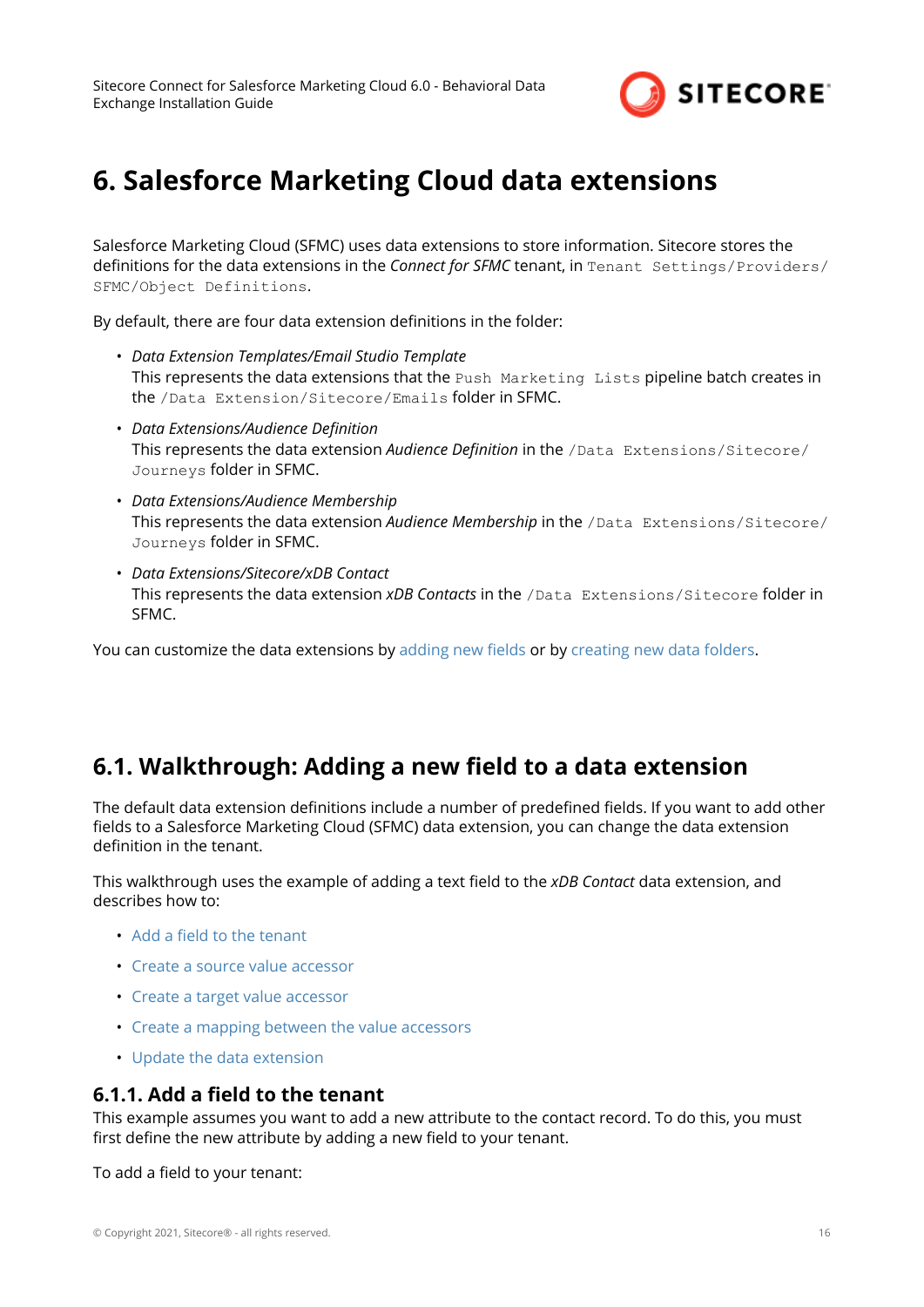

- <span id="page-16-0"></span>1. In Sitecore, in the Content Editor, find your tenant and go to Tenant Settings/Providers/ SFMC/Object Definitions/Data Extensions/xDB Contact.
- 2. In the **Insert** menu, click **Text**. Enter a name for the field.
- 3. In the **Required Settings** section, fill in the following properties:
	- Length the maximum length of the data in the field.
	- *Name* a unique attribute key for accessing the attribute.
	- $\cdot$  *Type* the type of data the field contains.
- 4. In the **Optional Settings** section, fill in the following properties or leave them blank:
	- *Default Value* enter a default value for the attribute.
	- *Primary Key* make the attribute the primary key.
	- *Required* make the attribute a required field.

| 图 Audience Definition<br>▶<br><b>Required Settings</b><br>图 Audience Membership<br>٠<br>My Data Extension<br>眉<br>Length shared]:<br>图 xDB Contact<br>100<br>Address Line 1<br><b>BF</b> Address Line 2<br>Name shared]:<br><b>19F</b> Address Line 3<br>Address Line 4<br>MyTextField<br>age City<br>Type shared, standard value]:<br><b>RBF</b> Contact Key<br><b>RBF</b> Country Code<br>Text<br><b>⊠ Email Address</b><br>ABF First Name<br><b>Optional Settings</b><br>ABF Last Name<br><b>89F</b> Middle Name<br>Default Value shared]:<br>age MyTextField |
|------------------------------------------------------------------------------------------------------------------------------------------------------------------------------------------------------------------------------------------------------------------------------------------------------------------------------------------------------------------------------------------------------------------------------------------------------------------------------------------------------------------------------------------------------------------|
|                                                                                                                                                                                                                                                                                                                                                                                                                                                                                                                                                                  |
|                                                                                                                                                                                                                                                                                                                                                                                                                                                                                                                                                                  |
|                                                                                                                                                                                                                                                                                                                                                                                                                                                                                                                                                                  |
|                                                                                                                                                                                                                                                                                                                                                                                                                                                                                                                                                                  |
|                                                                                                                                                                                                                                                                                                                                                                                                                                                                                                                                                                  |
|                                                                                                                                                                                                                                                                                                                                                                                                                                                                                                                                                                  |
|                                                                                                                                                                                                                                                                                                                                                                                                                                                                                                                                                                  |
|                                                                                                                                                                                                                                                                                                                                                                                                                                                                                                                                                                  |
|                                                                                                                                                                                                                                                                                                                                                                                                                                                                                                                                                                  |
|                                                                                                                                                                                                                                                                                                                                                                                                                                                                                                                                                                  |
|                                                                                                                                                                                                                                                                                                                                                                                                                                                                                                                                                                  |
|                                                                                                                                                                                                                                                                                                                                                                                                                                                                                                                                                                  |
|                                                                                                                                                                                                                                                                                                                                                                                                                                                                                                                                                                  |
|                                                                                                                                                                                                                                                                                                                                                                                                                                                                                                                                                                  |
|                                                                                                                                                                                                                                                                                                                                                                                                                                                                                                                                                                  |
|                                                                                                                                                                                                                                                                                                                                                                                                                                                                                                                                                                  |
| ABF Phone Country Code                                                                                                                                                                                                                                                                                                                                                                                                                                                                                                                                           |
| <b>RBF</b> Phone Extension                                                                                                                                                                                                                                                                                                                                                                                                                                                                                                                                       |
| Primary Key [shared]<br>ABF Phone Number                                                                                                                                                                                                                                                                                                                                                                                                                                                                                                                         |
| ABC Postal Code                                                                                                                                                                                                                                                                                                                                                                                                                                                                                                                                                  |
| Required [shared]<br><b>RBF</b> State Or Province                                                                                                                                                                                                                                                                                                                                                                                                                                                                                                                |
| 福 Last Sync Date                                                                                                                                                                                                                                                                                                                                                                                                                                                                                                                                                 |

5. Click **Save**.

### **6.1.2. Create a source value accessor**

You must add a value accessor that can read the field value in xConnect.

To add a source value accessor:

- 1. Go to Data Access/Value Accessor Sets/Providers/xConnect/Contact.
- 2. Right-click **Contact** and in the **Insert** menu, click **xConnect Entity Facet Property Value Accessor**.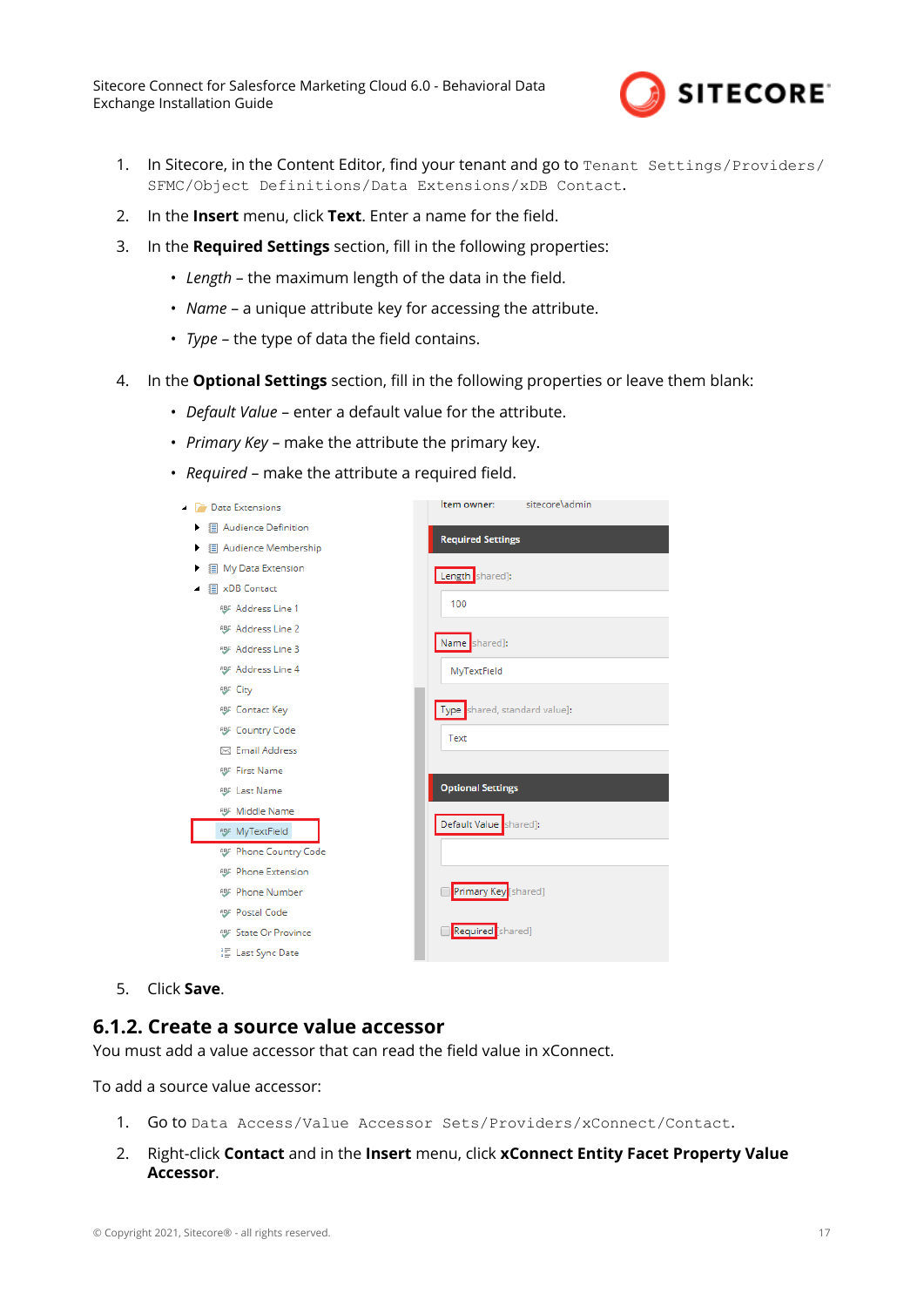

- <span id="page-17-0"></span>3. Enter the item name and then click **OK**.
- 4. In the **Settings** section, in the **Facet Property** field, click the field that you want the accessor to connect to.
- 5. Click **Save**.

### **6.1.3. Create a target value accessor**

You must add a value accessor that can update the field value in SFMC.

To add a target value accessor:

- 1. In your tenant, go to Data Access/Value Accessor Sets/Providers/SFMC/Sitecore xDB Contact.
- 2. Open the **Insert** menu. Click the *Flat Object Data Extension Template Field Value Accessor* accessor.



#### **NOTE**

You can also click the *Flat Object - Value Accessor By Key* accessor, but you must then manually maintain the field name, if it is changed in the data definition.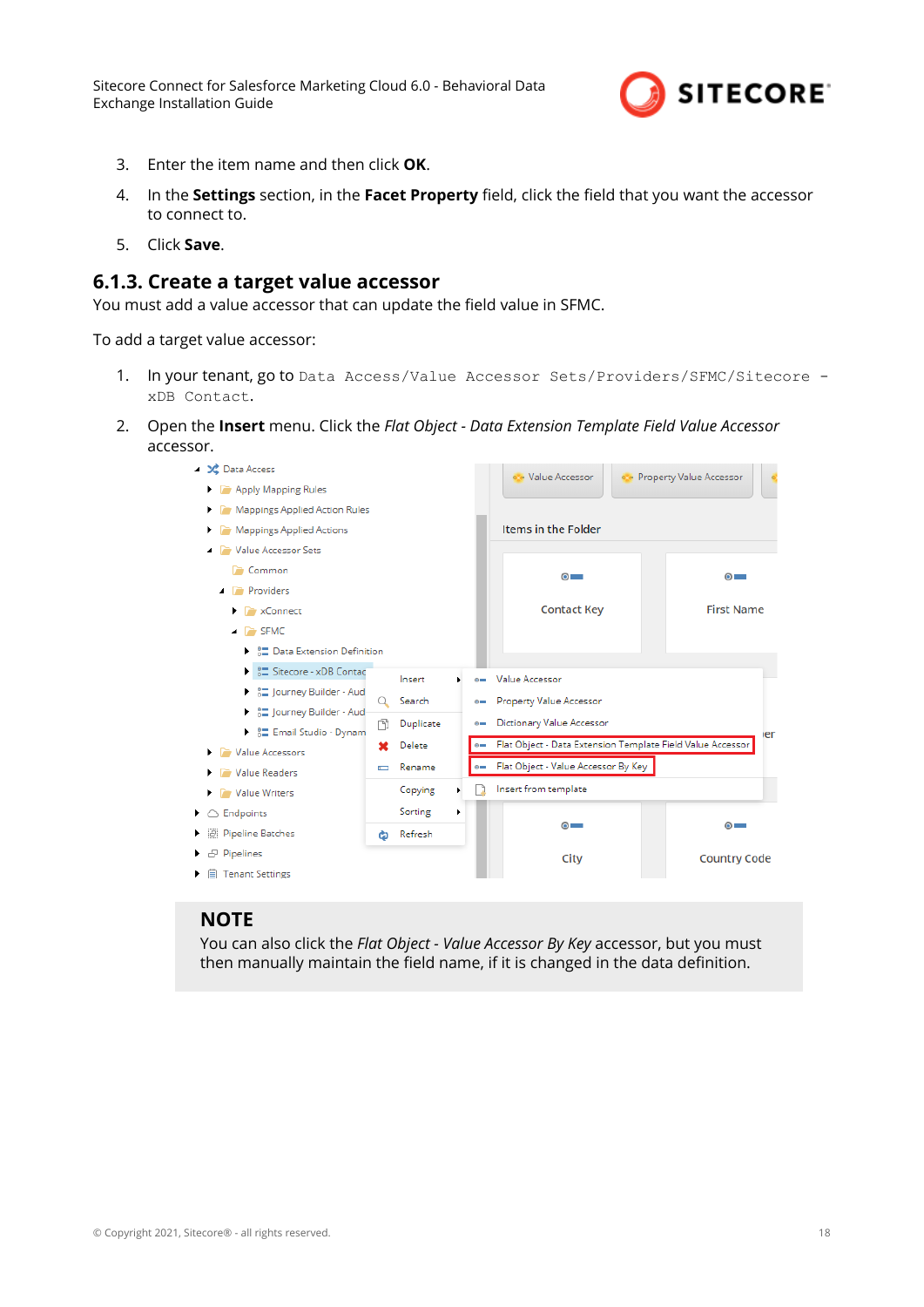

<span id="page-18-0"></span>3. In the **Settings** section, in the **Field** field, click the field the accessor connects to.

| <b>Settings</b>                                            |                                                      | ㅅ |
|------------------------------------------------------------|------------------------------------------------------|---|
| Field [shared]:                                            |                                                      |   |
| Object Definitions/Data Extensions/xDB Contact/MyTextField |                                                      | ٠ |
|                                                            | Data Extension Templates<br><b>4 Data Extensions</b> | ∧ |
|                                                            |                                                      |   |
| <b>Value Access</b>                                        | ▶ 图 Audience Definition                              |   |
|                                                            | Audience Membership<br>▶                             |   |
| Value Reader [shared]:                                     | ▲ ■ xDB Contact                                      |   |
|                                                            | Address Line 1                                       |   |
|                                                            | Address Line 2                                       | ٠ |
|                                                            | Angr Address Line 3                                  |   |
| Value Writer [shared]:                                     | Address Line 4                                       |   |
|                                                            | ABF City                                             |   |
|                                                            | ABF Contact Key                                      | ٠ |
|                                                            | ABF Country Code                                     |   |
|                                                            | ⊠ Email Address                                      |   |
| Data Exchange Framework                                    | ABF First Name                                       |   |
|                                                            | ABF Last Name                                        |   |
|                                                            | ABF Middle Name                                      |   |
|                                                            | <b>ABF MyTextField</b>                               |   |
|                                                            | ABC Phone Country Code                               |   |
|                                                            | ABF Phone Extension                                  |   |
|                                                            | one Displace Meanwhile                               | v |

4. Click **Save**.

#### **6.1.4. Create a mapping between the value accessors**

You must create a mapping between the source value accessor and the target value accessor.

To create a mapping:

- 1. In your tenant, go to Value Mapping Sets/Sitecore xConnect Contact To SFMC/ xConnect Contact – To Flat Object.
- 2. In the **Insert** menu, click **Value Mapping**. Enter a name for the mapping.
- 3. In the **Source Accessor** field, select the value accessor that reads the value from xConnect.
- 4. In the Target Accessor field, select the value accessor that writes the value to SFMC.
- 5. Click **Save**.

#### **6.1.5. Update the data extension**

Finally, you must add the new field to the data extension in SFMC.

To add the field to the data extension, you can do one of the following two things:

- Create the field manually in the data extension in SFMC.
- Delete the data extension in SFMC and run the Setup SFMC Account Infrastructure pipeline batch.

#### **IMPORTANT**

If you choose to delete the data extension, you must link the Sitecore data to the SFMC data extension again, as described in [Link Sitecore data to the Salesforce](#page-8-0) [data extensions.](#page-8-0)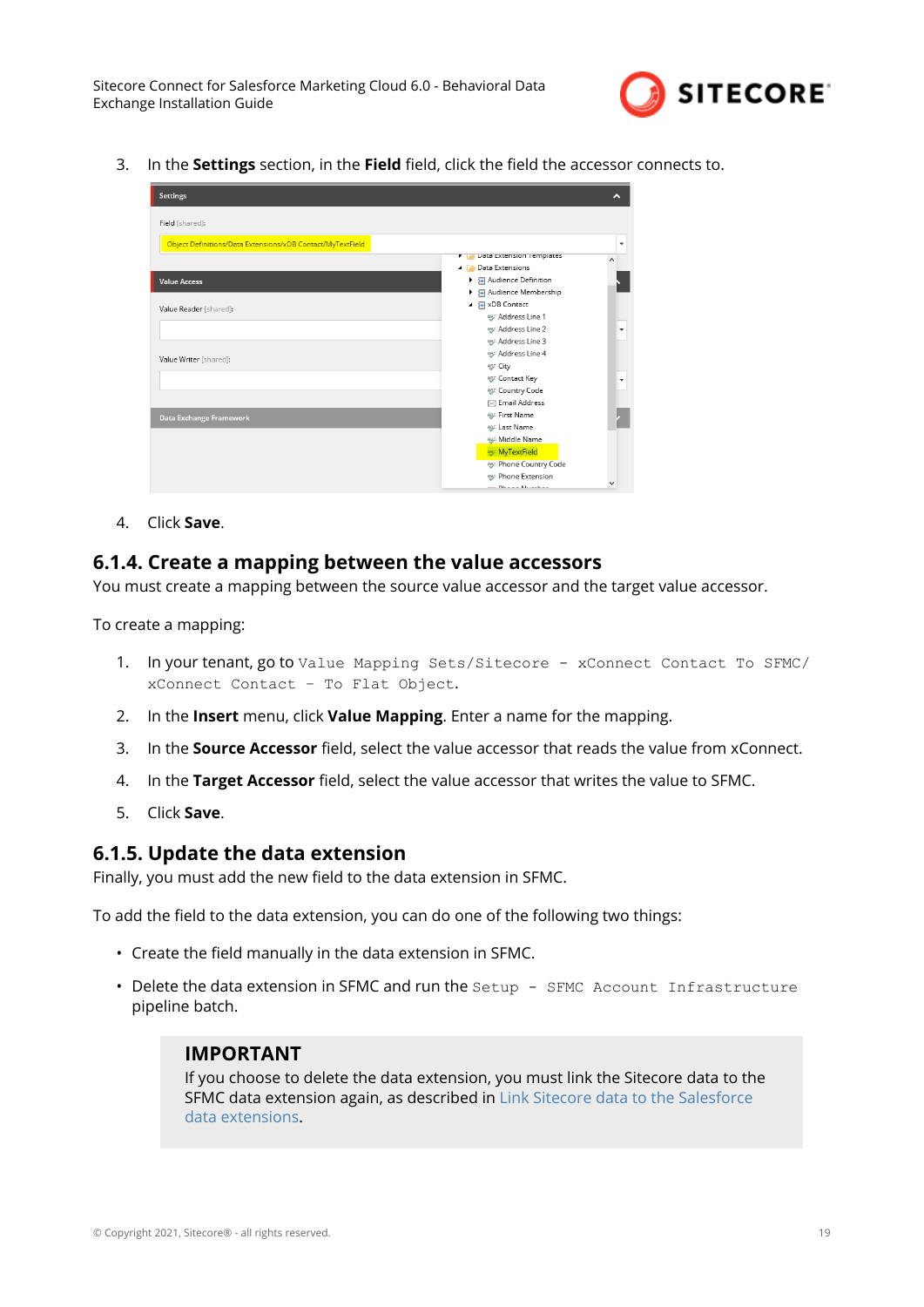

### <span id="page-19-0"></span>**6.2. Create a new data folder**

By default, the Setup – SFMC Account Infrastructure pipeline batch creates the folders that are needed to send data to SFMC. If you want to add additional data folder in Salesforce Marketing Cloud - Behavioral Data Exchange (SFMC), you must create a definition for the folder and push it to SFMC.

- 1. In Sitecore, in the content editor, in the folder for the tenant, go to Tenant Settings/ Providers/SFMC/Object Definitions/Data Folders/Sitecore.
- 2. Using the Insert menu, select **Data Folder**. Enter a name for the data folder.
- 3. In the created item, in the **Settings** section, fill in these mandatory fields:
	- **Name** the data folder name. This can be the same as the item name.
	- **External Key** a unique key for accessing the data folder.
	- **Description** a short description of the data folder.
	- **Allow Children** select this to allow your data folder to have children.
	- **Content Type** the type of content contained in the data folder.

| $\blacksquare$ SFMC                                   |                                        |
|-------------------------------------------------------|----------------------------------------|
| <b>Base URIs</b>                                      | <b>Settings</b>                        |
| <b>D</b> Conditions<br>▶                              |                                        |
| <b>Contents</b><br>▶                                  | Name shared]:                          |
| Headers<br>▶                                          | MyDataFolder                           |
| Object Definitions<br>◢                               |                                        |
| <b>Data Extension Templates</b>                       | External Key [shared]:                 |
| <b>Data Extensions</b><br>▶                           | my-data-folder                         |
| Data Folders<br>◢                                     |                                        |
| Sitecore                                              | Description shared]:                   |
| <b>Email</b>                                          |                                        |
| Journeys<br>MyDataFolder                              |                                        |
| Parameters                                            | Allow Children shared, standard value] |
| Requests<br>Þ.                                        |                                        |
| Responses<br>Þ.                                       | Content Type <sup>s</sup> shared]:     |
| $\blacktriangleright$ $\blacktriangleright$ XElements | dataextension                          |
| Filter Expression                                     |                                        |

4. Run the pipeline batch Setup – SFMC Account Infrastructure to push the changes to your SFMC account.

### **IMPORTANT**

Setup – SFMC Account Infrastructure does not change existing folders in SFMC.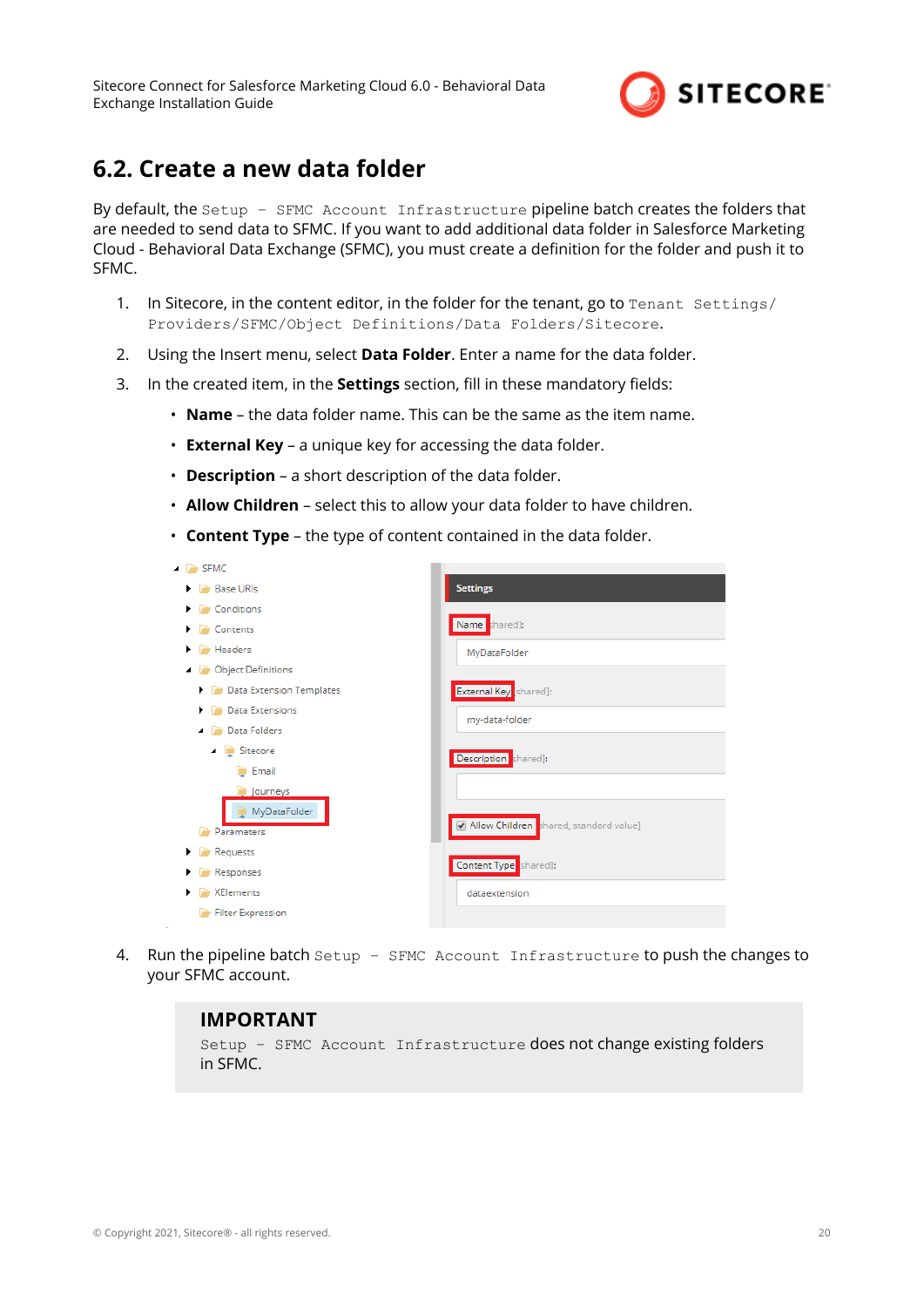

# <span id="page-20-0"></span>**7. Tune the performance of the pipeline batches**

You can optimize performance for your particular setup by configuring thread count and batch size for many of the pipelines that are used by the Push xConnect Contacts and Push Marketing Lists pipeline batches.

| Parameter  | <b>Notes</b>                                                               | <b>Default setting</b> |
|------------|----------------------------------------------------------------------------|------------------------|
|            | Thread count The maximum number of push requests running at the same time. |                        |
| Batch size | The number of contacts processed in each push request.                     | 500                    |

The optimal settings for these parameters depend on your particular setup.

The pipelines for the Push xConnect Contacts pipeline batch are located in your tenant, in Pipelines/Push xConnect Contacts.

The pipelines for the Push Marketing Lists pipeline batch are located in your tenant, in Pipelines/Push Marketing Lists, Pipelines/Email Studio, and Pipelines/Journey Builder.

## **7.1. Configure the batch size for a pipeline**

You can configure the batch size for:

- Any pipeline whose name starts with *Add To Queue*, such as Add To Queue Audience Definitions For Creation.
- The Pipelines/Push xConnect Contacts/Read xConnect Contacts/ Read xConnect Contact pipeline.
- The Pipelines/Push Marketing Lists/Read Single Marketing List Memberships/ Read List Memberships pipeline.

For example, to configure the batch size for the pipeline that reads xConnect Contacts:

- 1. In Sitecore, in the Content Editor, go to /sitecore/system/Data Exchange/<tenant name>/Pipelines/Push xConnect Contacts/Read xConnect Contacts/ Read xConnect Contacts.
- 2. In the **Settings** section, in the **Contact Batch Size** field, enter the number of contacts to process per batch.